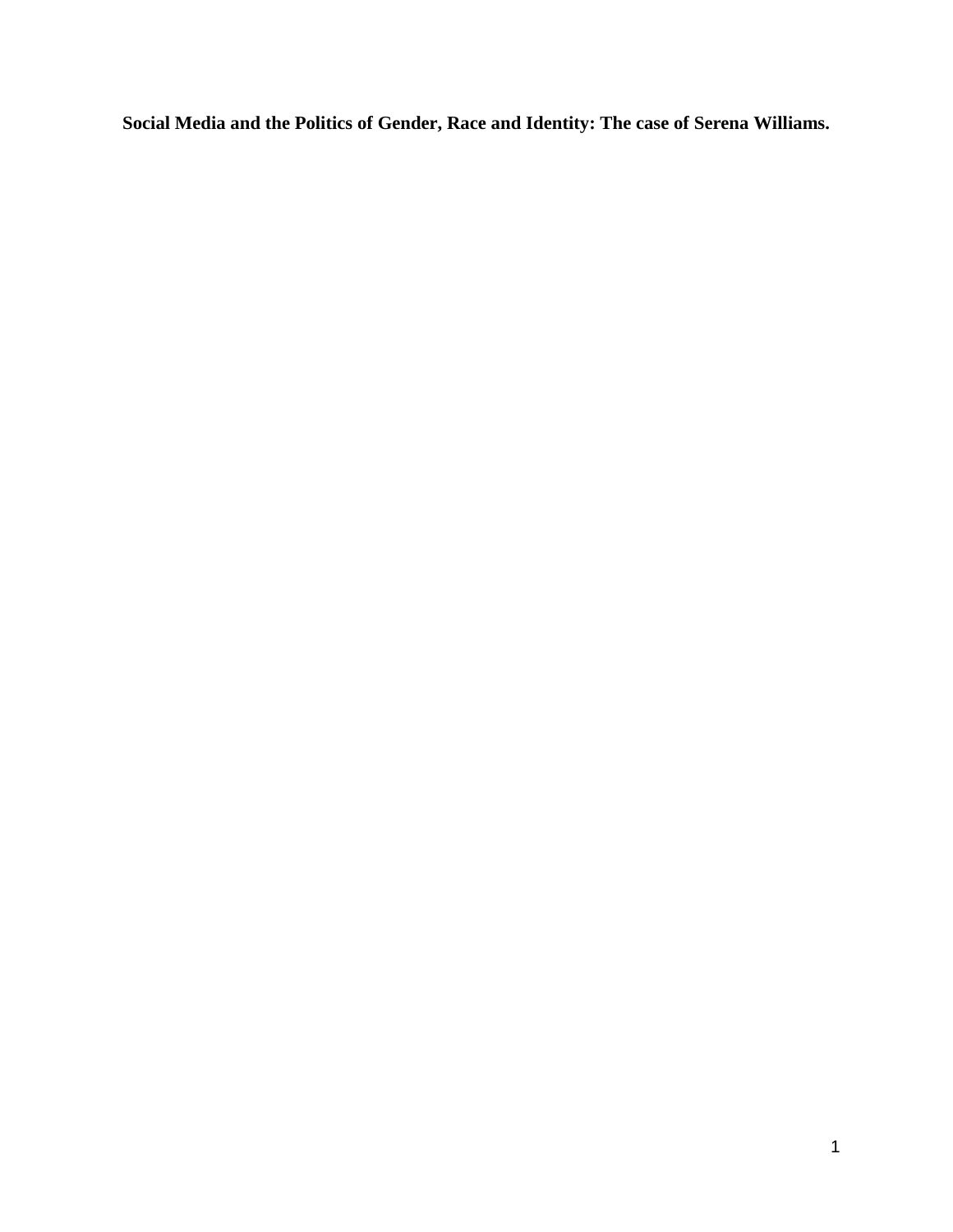# **Abstract**

This study investigates issues of gender, race and identity, as enacted through social media, focusing on the abuse experienced by tennis player Serena Williams during the 2015 Wimbledon Championships. A netnographic analysis of discriminatory or abusive comments relating to Williams were collected from 24 sites on two social media platforms, Facebook and Twitter. These platforms are popular sites commonly used for fan/athlete interaction. Williams identifies as female and African American, therefore intersectionality is adopted to examine the representation of Williams in social media spaces. Several pertinent themes were uncovered relating to Williams including 'Gender questioning', 'Accusations of performance enhancing drugs use' and 'Racism'. Such themes showed a simultaneous overlapping of multiple forms of oppression encountered by Williams, reinforcing the notion of the black female athlete as 'other' in virtual spaces. Such oppression is perpetuated by the online environment.

*Keywords:* Social Media, Intersectionality, Abuse, Gender, Sport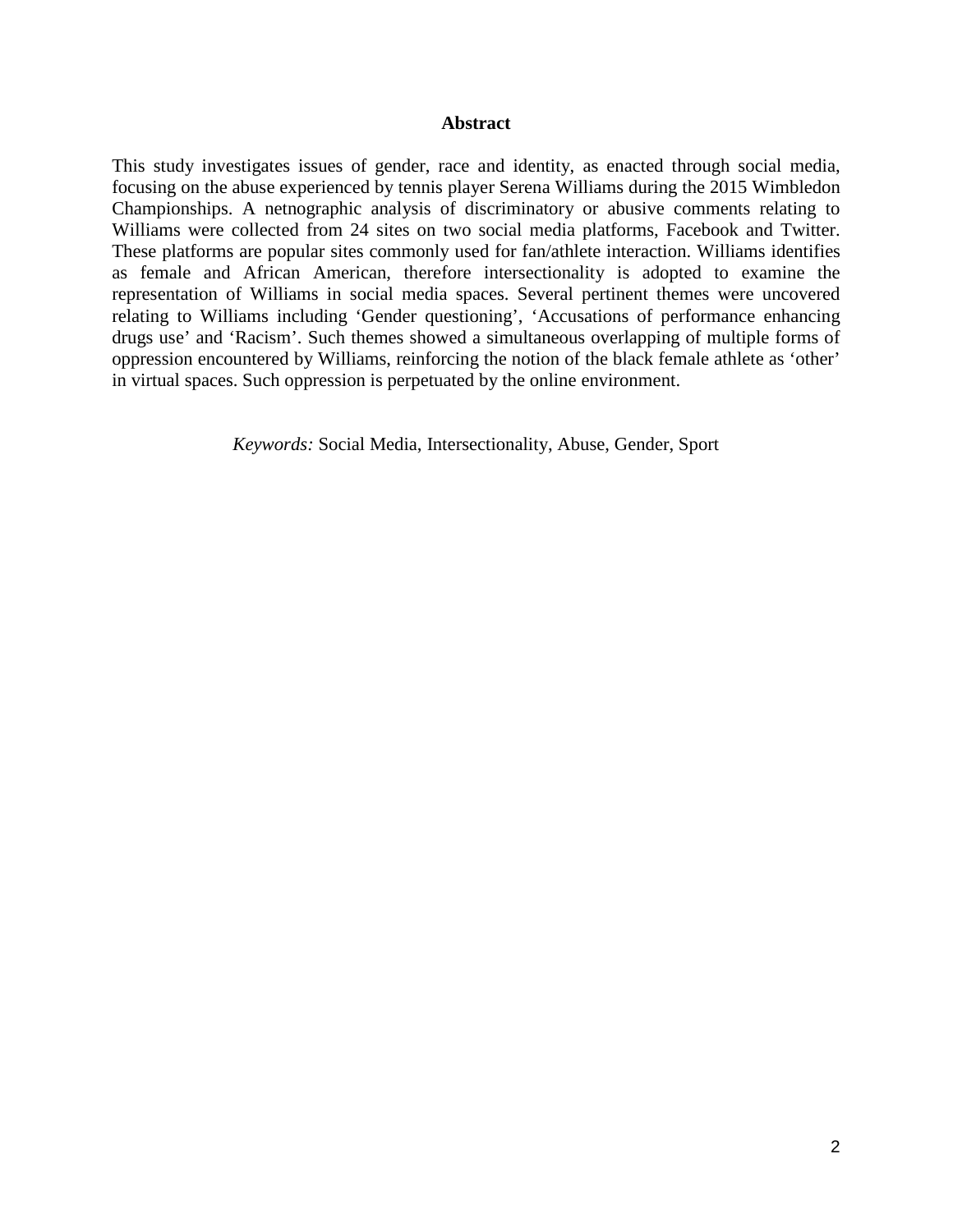# **Introduction**

This manuscript focuses on the online abuse of athletes by sports fans and/or followers on Facebook and Twitter during the 2015 Wimbledon Tennis Championships. While this larger study collected data on the top five seeded athletes, it was Serena Williams that stood out as receiving an overwhelming number of abusive posts. This paper focuses on the case of Williams and demonstrates the abuse targeting her physicality, sex, sexuality and race. Findings highlight the intersecting nature of the abuse directed at Williams and the significance of social media as a space for the reproduction and magnification of inequalities that have been present in traditional print media.

Athletes around the world experience criticism regularly. Criticism can be directed at sporting performances, an athlete's personal conduct or the team an athlete might be associated with. Historically, athletes have been critiqued on the sporting field and it has not been uncommon for verbal abuse to occur. This abuse might include overt screaming at an athlete, booing or jeering poor performances and/or throwing items onto the field. Discrimination via such verbal abuse can also occur, most commonly on the basis of gender, sexuality and race.<sup>[1](#page-2-0)</sup> As a direct consequence, spectator behaviour has been monitored and measures have been put in place to offer athletes greater protection on the field of play (for example, within the United Kingdom the *Football Spectators Act,* HMSO, 1989). Arguably, athletes have perhaps been even more protected in the sport of tennis, where the norms of the sport require players to compete in relative silence, observed by an audience who interact only during designated breaks of play.

Social media technologies have had a significant effect on traditional methods of fanathlete interaction (Lebel & Danylchuk, 2012). Professional sports teams and athletes connect with audiences creating a social media experience (Sanderson, 2011; Sanderson & Kassing, 2011). Real-time interaction occurs and fans do not need to attend events to experience a sense of connection. Fans take part in a virtual experience, watching games, communicating with other fans and providing a virtual commentary (Kavanagh & Jones, 2017).

Social media remains a largely unregulated space grounded on the notion of free speech and content driven by the masses. Although this has enabled the online world to be a dynamic and interactive space, it has also afforded the presence of unbridled, unexamined and

<span id="page-2-0"></span><sup>&</sup>lt;sup>1</sup> Gender and race, as used in this paper, are considerd to be social constructions which are produced within various forms of social interactions.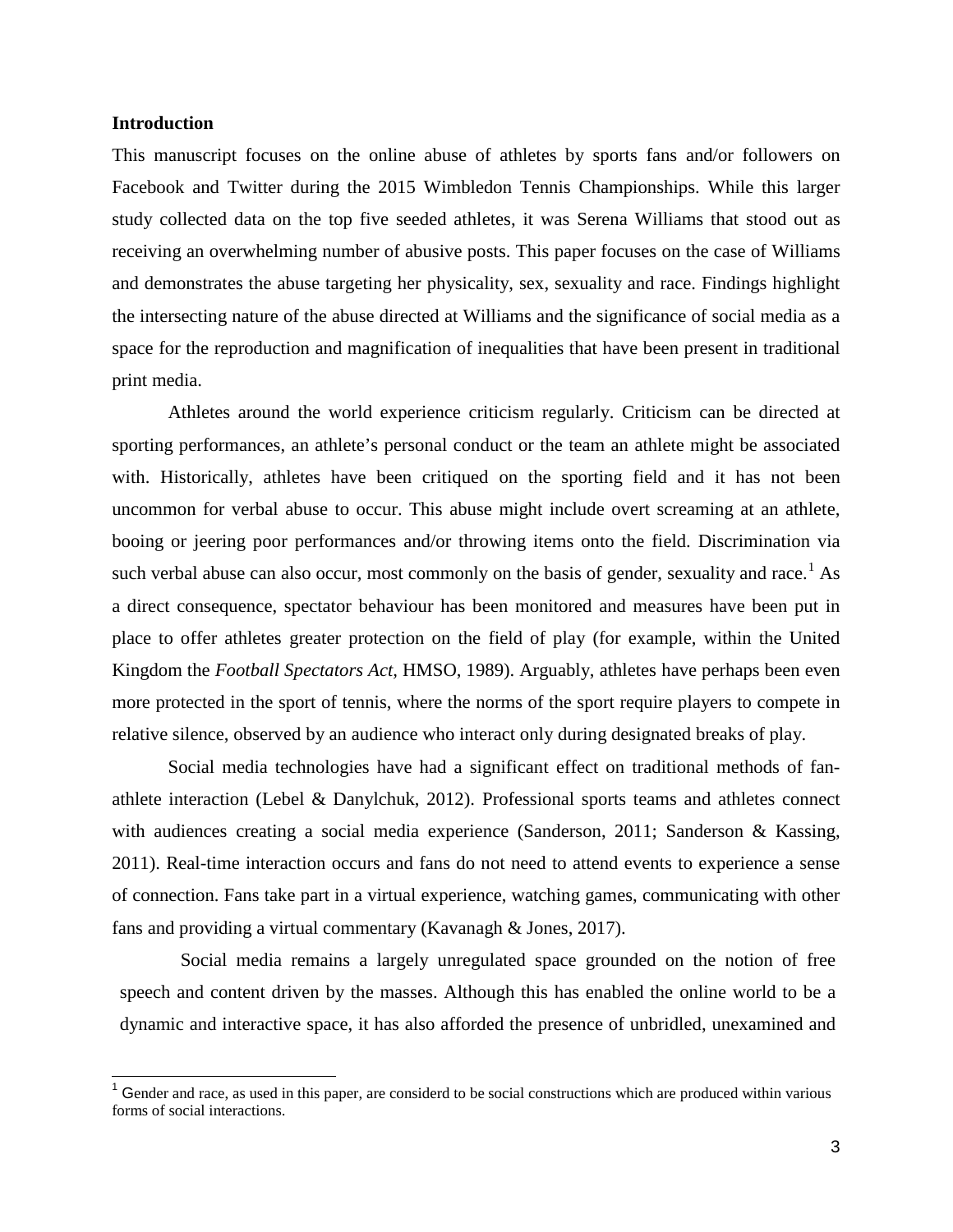often unpunished abuse which can reach individuals not only in real time but can further be reread, re-posted and re-visited. This examination of the abuse directed at Williams shows that these online spaces contain intersectional abuse (racist, sexist, homophobic) and a level of vitriol not now seen in the traditional sports media. In the context of sport, this new form of online fan/spectator or follower behaviour, directed at individual athletes via social media has received limited attention within academic literature. Therefore, the current study examines the broader politics of the language and interaction directed at tennis player Serena Williams on a number of online social media platforms and sites.

#### **Literature Review**

# *Social Media and 'Abuse' of Athletes*

Digital technologies have become an essential component in the navigation of everyday tasks and activities (Amichai-Hambuger & Vinitzky, 2010). In the midst of a technological zeitgeist our 'real' lives have become intimately entangled with new media and 'virtual' environments. Technological innovations have transformed the consumption and reporting of sport (Lebel  $\&$ Danylchuk, 2012; Sanderson, 2011) and the technological revolution has played a key role in sport discourse, enactment and coverage (Sanderson, 2008). One of the most significant changes has been the use of social media platforms and the development of interactive and/or participatory experiences between sports fans, athletes, clubs and events. Platforms such as Twitter and Facebook are used to share stories, break news, share live updates during events or reflect on performances and re-live critical moments long after a game is over. Teams, athletes, media brands and journalists connect with audiences to create a novel and dynamic experience (Gibbs, O'Reilly & Brunette, 2014), in many ways augmenting traditional fan/sport encounters. However, it is becoming increasingly evident that there is often a darker side to social connectivity. Only recently have the potentially harmful effects of abuse on online platforms been highlighted both in sport (Kavanagh & Jones, 2014) and in society more broadly (Mishna, McLuckie & Saini, 2009). Online abuse of athletes is becoming an increasingly significant social problem (Kavanagh, Jones & Sheppard-Marks, 2016), yet, to date, this area has received limited scholarly attention.

There have been several studies related to fans engaging with other fans online, however, these are often limited to a single nation or to a specific team or area (see Kian, Clavio, Vincent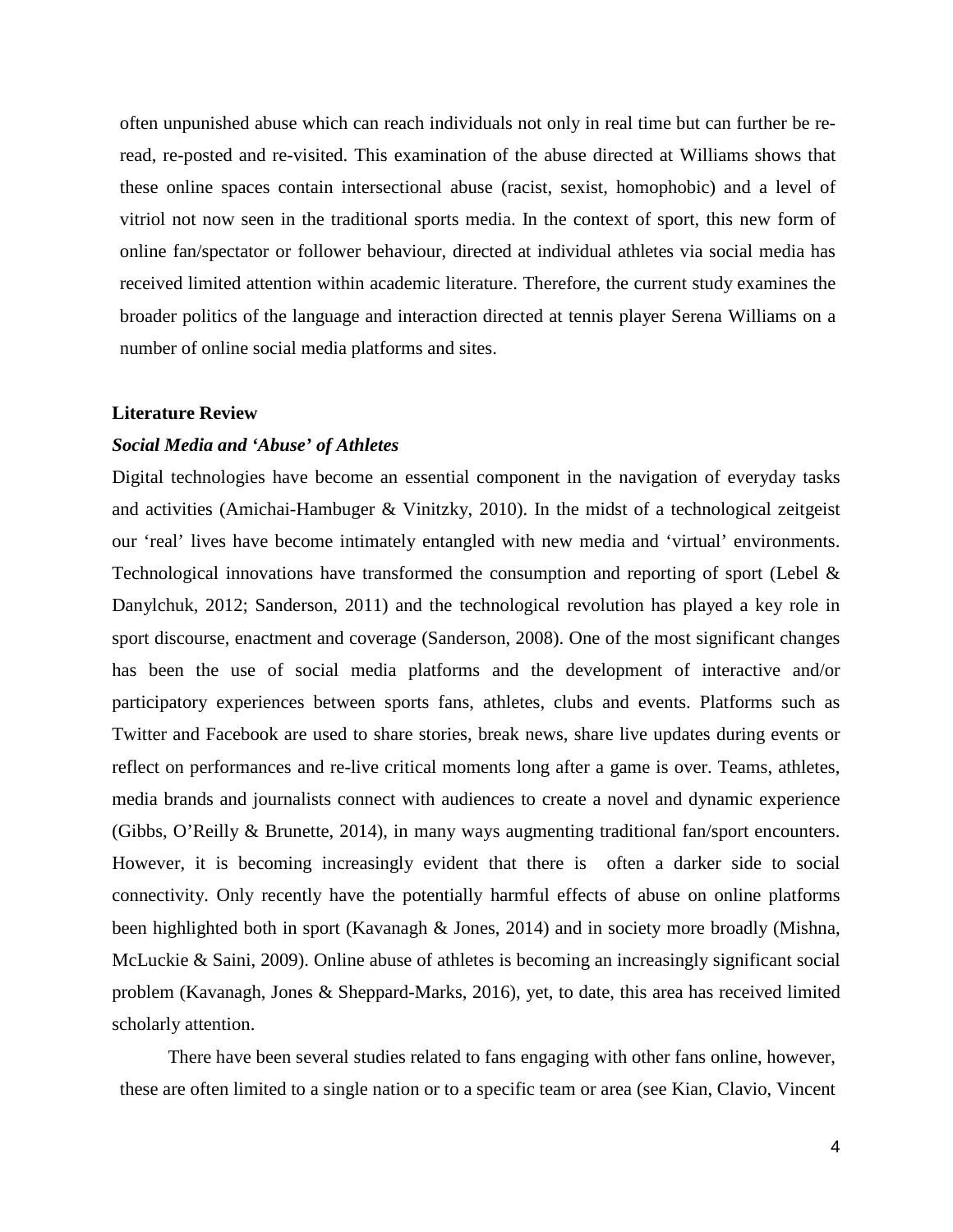& Shaw, 2011 and Cleland, 2014). Kian et al. (2011) examined the sexist and homophobic nature of online interaction between fans on a sports message board in American football. Cleland (2014), while looking at racism in English football on fan message boards, invited fans to complete a survey on attitudes to racism in the first instance. Following this, he then examined the threads posted by respondents and others regarding the survey. It was discovered that racism was rife but that there were often other 'posters' who challenged the racism (something that Kian et al. (2011) did not find in their study). Both of these articles point to a lack of regulation and veil of anonymity in online spaces, which results in homophobia, sexism and misogyny (Kian et al., 2014) and racism (Cleland, 2014). Kian et al. (2014) point to the fact that mainstream sport media is regularly policed for homophobia and sexism, which is wholly different to the Internet. Cleland (2014) concurs, suggesting that while overt racism has decreased, new forms of online interaction allow racist sentiments to be voiced anonymously online (p. 416). Neither of these studies however focus on the kinds of social media spaces that the athletes are likely to frequent, such as Twitter or Facebook.

Kavanagh et al. (2016) point to the widespread nature of abuse directed at athletes on social media platforms across a variety of sports. Sanderson and Truax (2014) identified an increasing trend of fans attacking athletes via social media in American collegiate sport. Their study examined tweets directed at a University footballer, finding that behaviour manifested in a variety of ways including; belittling, mocking, sarcasm and threats. Kavanagh and Jones (2014) classify online abuse further and refer to the abuse present in virtual spaces as virtual maltreatment, defined as: 'Direct or non-direct online communication that is stated in an aggressive, exploitative, manipulative, threatening or lewd manner and is designed to elicit fear, emotional or psychological upset, distress, alarm or feelings of inferiority' (Kavanagh & Jones, 2014, p. 37). Abuse in virtual environments can be classified into four broad types; physical, sexual, emotional and discriminatory, of which the final type can be further categorised into discrimination based upon gender, race, sexual orientation, religion and/or disability. Individuals can experience abuse directly, through being a direct recipient of it and indirectly through being the subject of abuse or being "talked about" rather than directly targeted. Kavanagh et al. (2016) explain that the virtual environment has the potential to enable abuse rather than act to prevent or control it, making this a significant concern for the safety and wellbeing of people engaging in these spaces. Understanding of the abuse women athletes face in these environments has lacked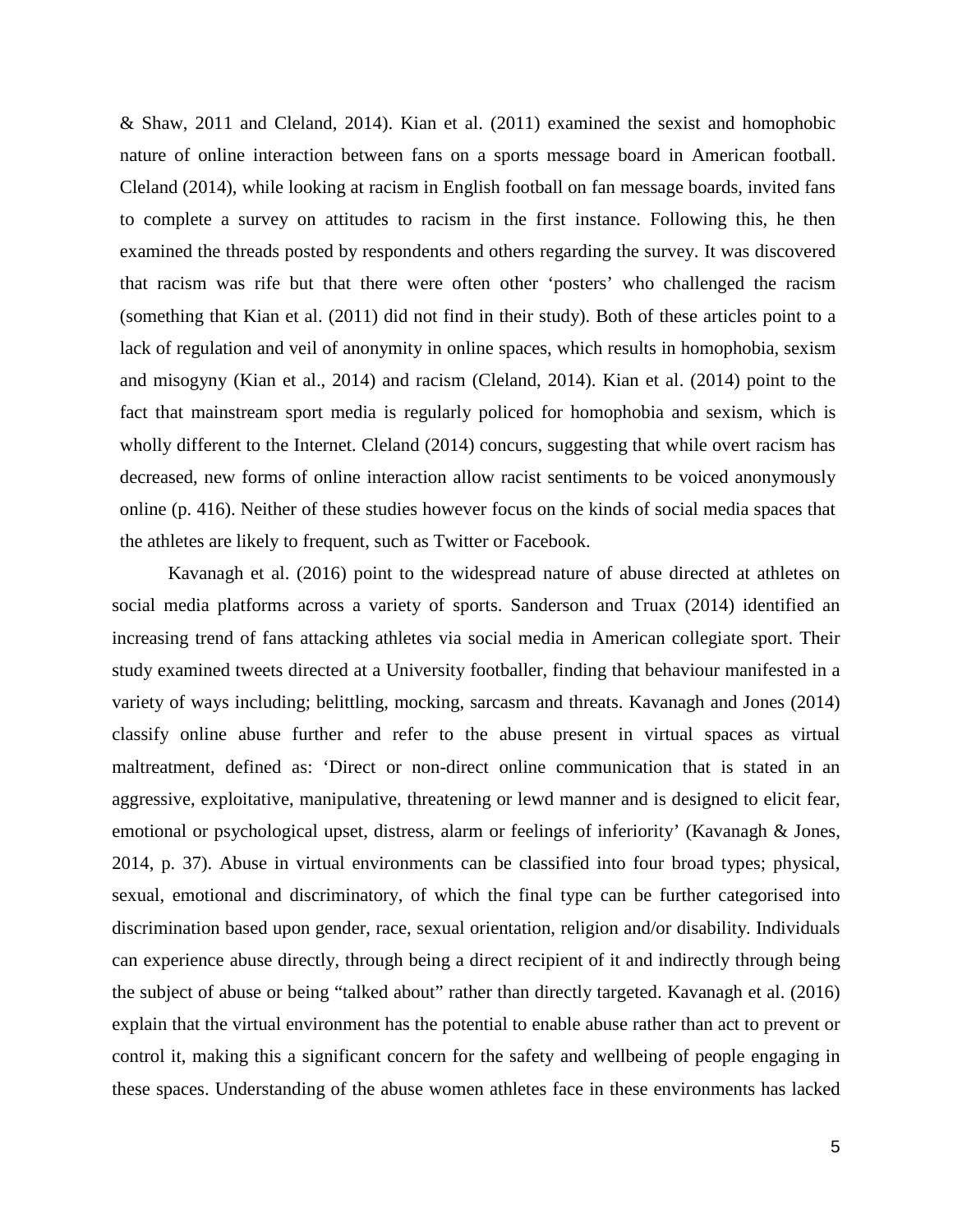attention within current literature. It is at this point that we now turn to the case of one athlete, Serena Williams, to examine how she has become subject to abuse on social media platforms and explore the type of abuse she has received. To do so we adopt the lens of intersectionality.

#### *Intersectionality*

There is a growing body of work related to the oppression of black women both in sport and in wider society. Collins (2000) utilises the term 'intersectionality' to refer to the simultaneous overlapping of multiple forms of oppression. According to Nash (2008), intersectionality is a complex tool used for analysis. Categories such as gender and race are often 'too simplistic to capture the complexity of lived experience' (Bandy, 2014, p. 22). Bandy (2014) explains that gender has specific individualised and contextualised meanings and is not something that all women share in the same ways (p. 22).

Crenshaw (1989) discusses intersectionality from a legal and statute perspective suggesting that the experiences of black women could not wholly be understood by examining race and/or gender separately. As Crenshaw points out, 'because the intersectional experience is greater than the sum of racism and sexism, any analysis that does not take intersectionality into account cannot sufficiently address the particular manner in which black women are subordinated' (1989, p. 140). The 'black woman athlete' inevitably includes the experience of being an athlete as an additional intersection to that of race and gender. There can be a differentiation of 'white woman athlete' and 'black woman athlete', which in part rests on the 'persistent historical myths' surrounding both the categories of 'black athlete' and of 'black woman' which 'construct black female athletes as masculine, hypersexualized and sexually undesirable' (Adjepong & Carrington, 2014, p. 170).

According to Adjepong & Carrington (2014), black women participating in sport often face a different set of assumptions than white women athletes about their 'femininity (or lack thereof) and their sporting ability' (pp. 169-170). As part of their research, Adjepong and Carrington (2014) examine how black women in sport are 'disciplined' by predetermined social roles and the use of the concept of 'controlling images' to explore the hypersexual 'Jezebel' stereotype. Collins (2000, p. 81) describes the Jezebel as representative of deviant black female sexuality 'whose function was to relegate all Black women to the category of sexually-aggressive women'. Such sexually aggressive women are simultaneously seen as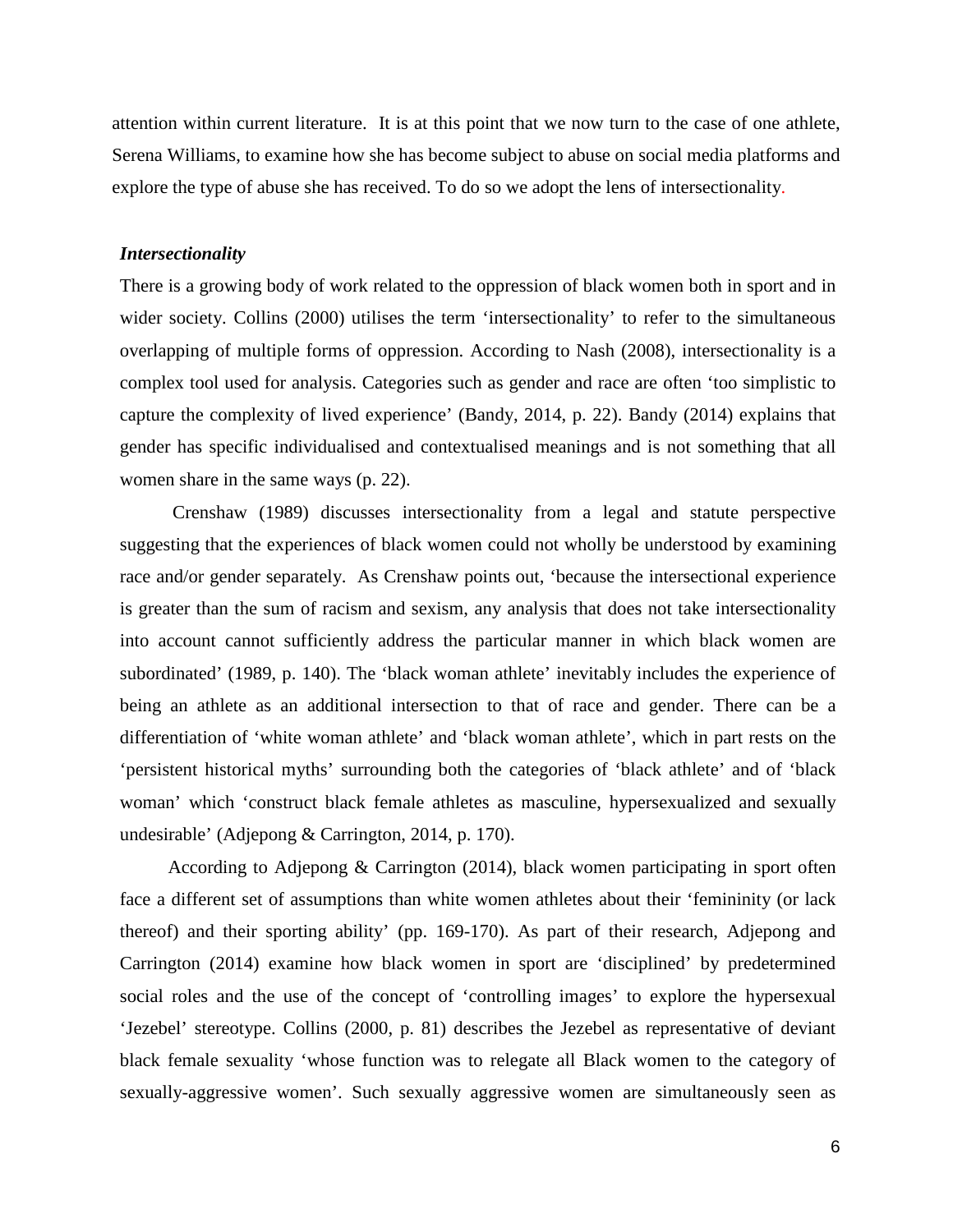'available' and 'controlling' and (as a black woman) closer to masculinity than white women. This is accompanied by the suggestion that black women's bodies are differently sexualised in comparison to other women (Adjepong & Carrington, 2014). Azzarito and Solomon (2005) note how such dominant cultural discourses around black women allow 'othering' and marginalization to occur:

the 'other' not only functions as a way to maintain the interlocking systems of race, gender and class, but also as a way to reproduce social moral order, in which people are positioned at the margins; the difference of the marginalized 'other' maintains the mainstreamed centre, the normal. (p. 34)

The importance of understanding intersectionality in the case of black women athletes is crucial. As Adjepong and Carrington point out, 'because black sportswomen exist at the intersections of racial, gendered, sexual, and classed oppression, they encounter a unique set of circumstances about how their bodies are sexualized on the sports field' (2014, p. 170).

# *Representations of Serena Williams*

Serena Williams was the world number one ranked women's tennis player<sup>[2](#page-6-0)</sup> and has finished as number one for the last three seasons (wtatennis.com 2016). She has won 23 singles grand slams and 72 career singles titles (serenawilliams.com, 2016). Arguably, Williams is the most successful woman tennis player still playing the game and one of the most recognisable athletes in the world. Williams boasts over 10.2 million followers on Twitter which dwarfs the number of people following other athletes inside the current WTA top five rankings (for example, Caroline Wozniacki, 3 Million; Simona Halep, 149,000 and Garbine Muguruza, 396,000;). This demonstrates her reach within social media spaces and highlights the interest she gleans in comparison to other tennis players on virtual platforms.

Serena Williams and her sister Venus (also a highly successful tennis player) have a 'rags to riches' story. They grew up in a low socio-economic area and both became standout performers in the elitist world of women's tennis. Serena Williams is unlike most of the players on the WTA tour. According to Rios (2015):

…the common mental image of a women's tennis player is white and lithe, in perfect harmony with Western ideals of feminine beauty, while Williams is

<span id="page-6-0"></span> $2$  This ranking is correct as at the 10<sup>th</sup> March, 2017. Please see wtatennis.com.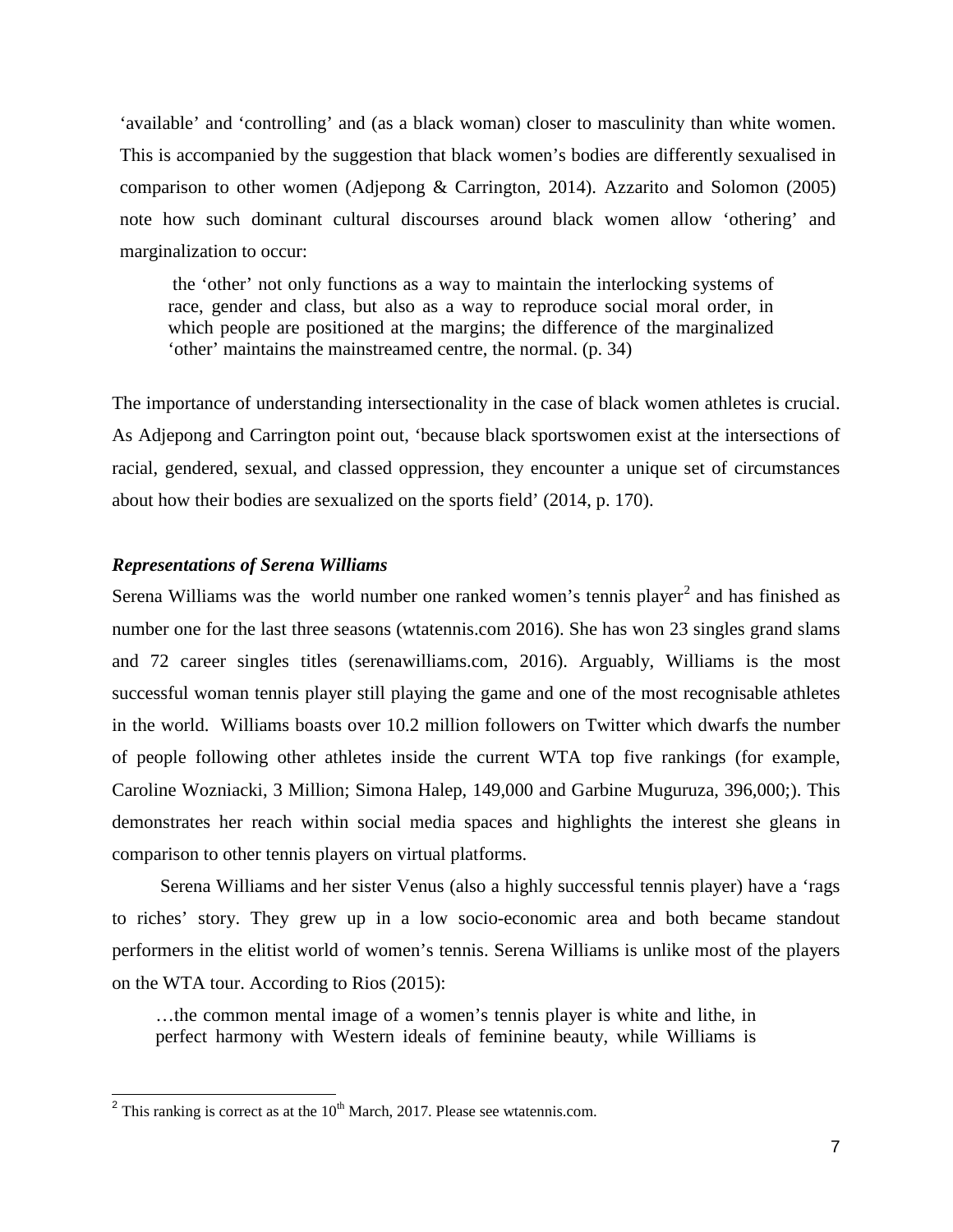black and built like a powerlifter. She is an unprecedented affront to our collective notion of the beautiful female athlete.

Frisby (2017) suggests that Williams maintains a status as an "uncommon tennis player: she is black, female and playing in a white dominated sport" (p.265). Related to notions of intersectionality, McKay and Johnson (2008) suggest that African American sportswomen have been positioned by a 'racist-sexist matrix'. There is no denying that Serena Williams is often represented in mainstream and sports media as a strong, powerful and foreboding woman on the tennis court. Often opponents of Williams are defined as weak, fragile and not-up-to-scratch in physical performances compared to Williams (Wright, 2004). Not surprisingly, Williams' femininity is questioned regularly in mainstream media (Deering Crosby, 2016; Frisby, 2017; McKay & Johnson, 2008). This is not just a result of her being a strong and powerful female athlete, but certainly relates to her dominance on the tennis court and her self-confidence (a trait not usually admired in women), and such language seeks to contain Williams into categories of unfeminine and rebellious.

McKay and Johnson (2008) suggest that the media often adopt derogatrory racial, sexual and class stereotypes associated with African Americans when depicting Williams, and not with qualities traditionally associated with femininity. Overt and subtle racism and sexism permeate traditional media coverage. According to Schultz, the sports media often constructs Serena Williams in 'oppositional terms' compared to other women in the tennis world (2005, p. 338).

She is muscular although preferred femininity on the tour is exemplified by slim, lithe figures. Some of her on-court fashions not only accentuate her powerful physique but, according to many descriptions, suggest a deviant sexuality, thereby contrasting her with a compliant sexuality emphasized in journalistic and promotional representations. But, the overarching, yet intermittently voiced distinction between Serena Williams and other women on the professional tennis circuit is that she is black and they are white. (Schultz, 2005, pp. 338-339).

Therefore, Williams' femininity and sexuality are often criticised and questioned based not only on her physique, but more importantly, her skin colour. Douglas (2002) explains that as a result, Serena Williams often faces a cultural boundary that positions her outside dominant definitions of womanhood.

A variety of studies have reflected on the ways in which the sports media represent Serena Williams (and her sister Venus Williams) as different to other women tennis players (See Douglas, 2002; Hobson, 2003; Schultz, 2005; Spencer 2001, 2004). While some of these media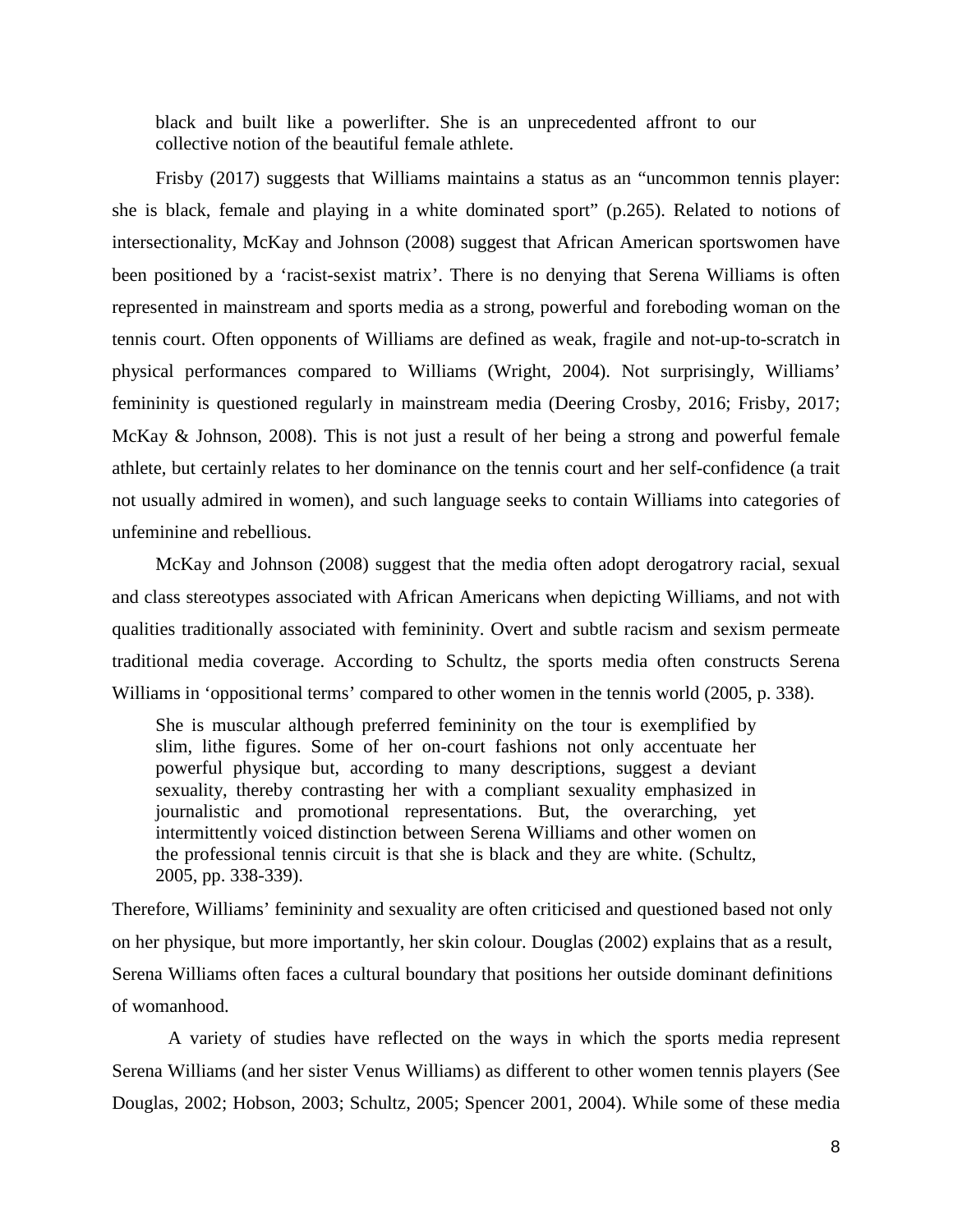reports focus on Williams' power and strength (deemed as admirable characteristics in sport), others use language that differentiates between her and other women tennis players. Such a focus on skin colour has led to Williams being the target of racism and discrimination. DiManno (2002) has suggested that such responses from spectators are 'expressions of racialized prejudice' (cited in Schultz, 2005, p. 341). Additionally, Smith and Hattery's (2013) examination of the Williams sisters suggests that Serena and Venus do not sit easily amongst the traditional definitions of either American athlete or of female tennis player (p. 88).

What is unknown is the extent to which the discrimination Serena Williams faces in mainstream media carries over into social media spaces. While online and social media provides the potential for diverse representations of women athletes and for a range of voices and 'authors' to be used, the contention of this research is that Williams is discriminated against in social media spaces, and treated in similar ways (and possibly to a greater extent) to how she is treated in mainstream media. The intersectional nature of this study relates to the exploration of overlapping inequalities experienced by Williams as a black, woman athlete in virtual spaces.

### **Methodological approach**

This study examines the relationship between social media and sport, specifically, the potential for abuse of women athletes online. Data was collected and analyzed Facebook and Twitter during the 2015 Wimbledon Championships.<sup>[3](#page-8-0)</sup> The top five ranked male and female tennis players were the subjects of the larger study, however, this paper focuses on Serena Williams only. Facebook and Twitter comments that Williams received during this tournament are employed to highlight the presence of invective digital discourse toward athletes and in particular, women athletes.

Intersectionality is employed as a process by which certain abusive comments directed at Williams can be understood. Such comments do not fit neatly or logically into a simplistic separation of 'gender' and 'race'. Intersectionality, according to Davis  $(2012)^4$  $(2012)^4$ :

> initiates a process of discovery, alerting us to the fact that the world around us is more complicated and contradictory than we ever could have

<span id="page-8-0"></span><sup>&</sup>lt;sup>3</sup> During this paper, the 2015 Wimbledon Championships may also be referred to as 'Wimbledon'.

<span id="page-8-1"></span><sup>&</sup>lt;sup>4</sup> Davis (2012) explored the worth and usefulness of the concept/process of intersectionality. While she made several pointed arguments against the use of intersectionality in generalist research, her assessment concludes that intersectionality has the ingredients of a 'good feminist theory' as it encourages complexity and avoids premature closure which encourages new questions and exploration (Davis, 2012, p. 52).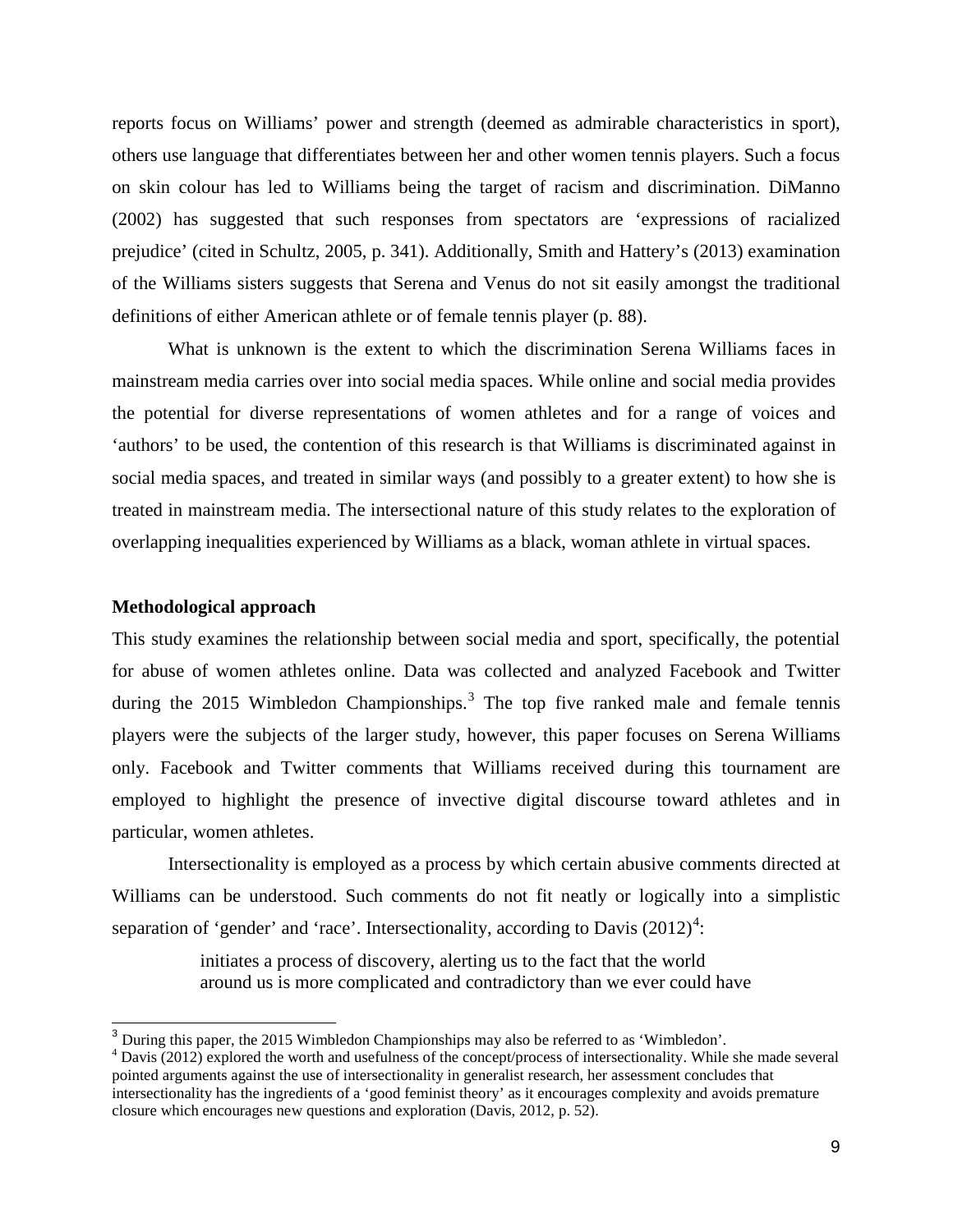anticipated. It compels [scholars] to grapple with this complexity … It does not provide written-in-stone guidelines for doing feminist inquiry…Rather, it stimulates…creativity in looking for new and often unorthodox ways of doing feminist analysis…[and does not] produce a normative straightjacket for monitoring feminist inquiry in search of the "correct line". (p. 52)

Here, intersectionality refers to 'a "web of crosscutting relationships" taking into account how various forms of oppression interlock with one another (Cooky, Wachs, Messner & Dworkin, 2010, p. 144). Thus, intersectionality is used to examine the plurality of narratives around Williams's identity as athlete, woman and African American. According to Bandy (2014), one of the theoretical purposes of using intersectionality is that it 'enables scholars to understand the legacy of exclusions of marginalized subjects from feminist and critical race theories…' (p. 22). In the case of Williams, both gender and race will be analyzed in relation to comments made about Williams on social media. Sport, social media spaces and users will be examined and studied in terms of how they privilege and/or oppress athletes such as Williams.

The research design adopted was that of online ethnography, ('netnography') involving participant observational research based in online fieldwork (Kozinets, 2010). Netnography adapts ethnographic research techniques to the study of cultures and communities emerging through computer mediated communications and therefore enables the researcher to explore what is publically available on the Internet. This form of data collection is widely accepted and used in a variety of fields (Janta, Lugosi & Brown, 2014). The study focused on the collection of archival data (Kozinets, 2010) as it used existing messages, rather than having any researcher interaction with the online community.

During the 2015 Wimbledon Championships (between the  $28<sup>th</sup>$  June and the  $13<sup>th</sup>$  July 2015), discriminatory or abusive posts targeting or relating to Serena Williams were collected from Facebook and Twitter. These sources included the Serena Williams, Wimbledon, British Tennis, Tennis Foundation, Live Tennis, Tennis.com, *Sky Sports* and *Sky News*, *BBC Sport* and *BBC News* Facebook and Twitter sites.

 Two methods were utilised for collection of archival data. Brandwatch Analytics (Brandwatch), a leading social intelligence platform was adopted as a means to screen large data sets across the designated time period. This is a rigorous tool to screen the above social media sites and has been adopted in a number of studies (e.g., Rokka & Canniford, 2016). Within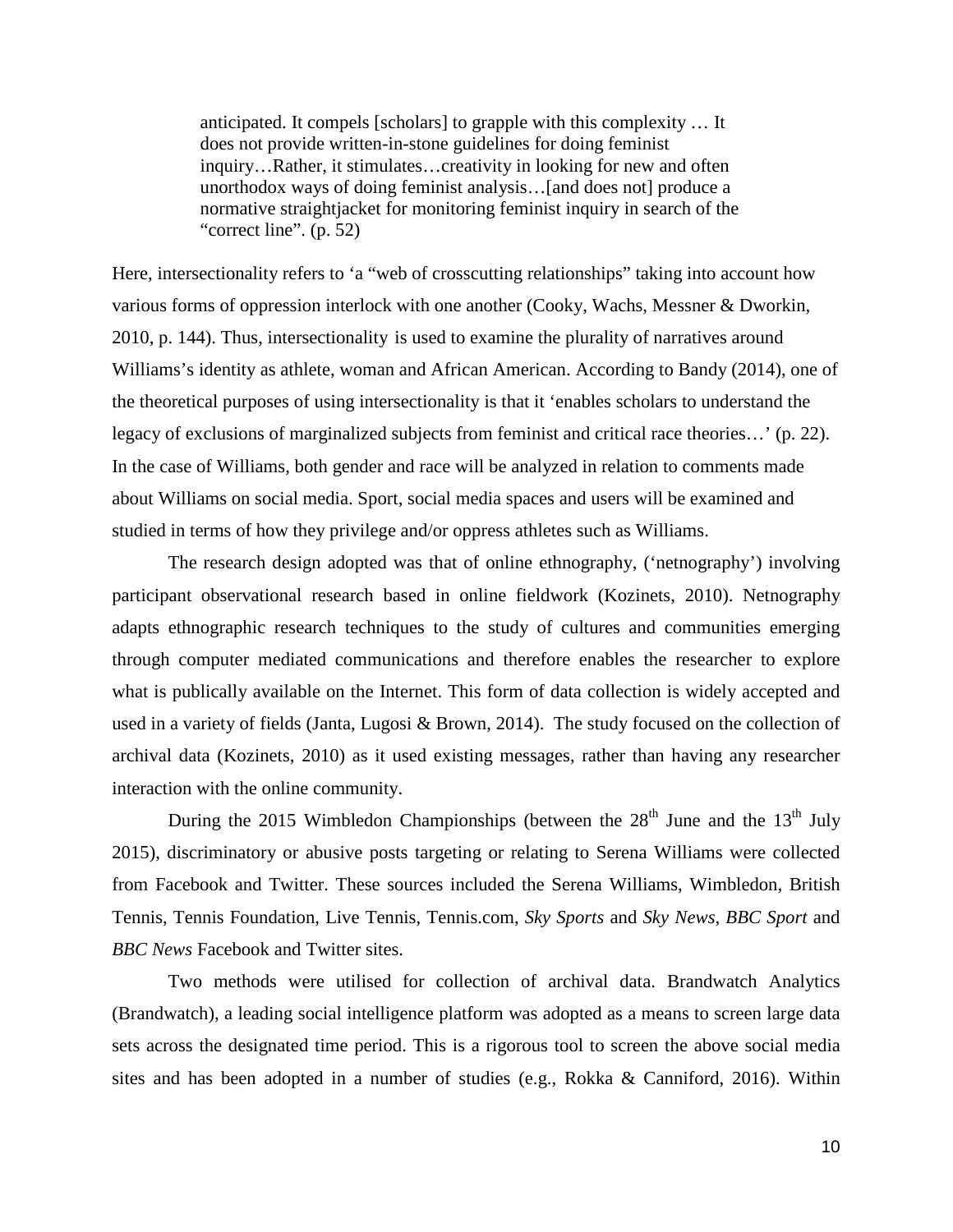Brandwatch there are search strings called 'queries' used to input terms that the researcher wishes to search for. Queries based on discriminatory and abusive terms enable the wide spread search of key words across social media platforms. During the data collection, the research team entered in a list of over 100 discriminatory terms, the athlete's name (along with all nicknames, hashtags and variations of spelling). For example, "Serena Williams AND man OR ugly OR lesbian OR bitch" were possible search terms. Once the query was set up, Brandwatch collected every online reference where Serena Williams was mentioned within ten words of a discriminatory term over a designated time period.

In addition to the computer aided data collection, both Twitter and Facebook were monitored daily by the research team to record abusive online traffic. The team adopted the role of "professional lurkers" within the online communities. They did not interact in these spaces or manipulate the environment but instead were active viewers. All tweets or posts, including a screen shot of the comment, the date, the time, the source of the comment, who the comment was targeted at, what type of abuse the comment related to and any other information, were copied into an excel spreadsheet and combined for analysis. Thousands of posts were read and sifted over the two-week data collection period with over 100 hours of researcher time devoted to data collection. Ethical considerations should be of primacy when working in virtual spaces (Rhode, Bowie & Hergenrather, 2002; Kozinets, 2010). All data collected and analysed within this study is in the public domain and is therefore publicly available. However, in order to protect privacy and preserve anonymity, the authors of comments have been de-identified within the results and analysis section.

In total, 119 comments relating to the abuse and discrimination of Serena Williams were found on the nominated Facebook sites during the data collection period. This was however dwarfed by those on Twitter, where 654 negative tweets were recorded (approximately 47 per day).<sup>[5](#page-10-0)</sup> Therefore, in the two weeks of data collection, a total of 773 abusive comments were found. Data was analysed using thematic analysis. According to Braun and Clarke (2006), a theme 'captures something important about the data in relation to the research question, and represents some level of patterned response or meaning within the data set' (p. 82). Three themes were identified and are explored in the following section.

<span id="page-10-0"></span><sup>&</sup>lt;sup>5</sup> It seems likely that Williams would have received significantly more abusive comments and tweets during this time period from other social media and online sports media sources.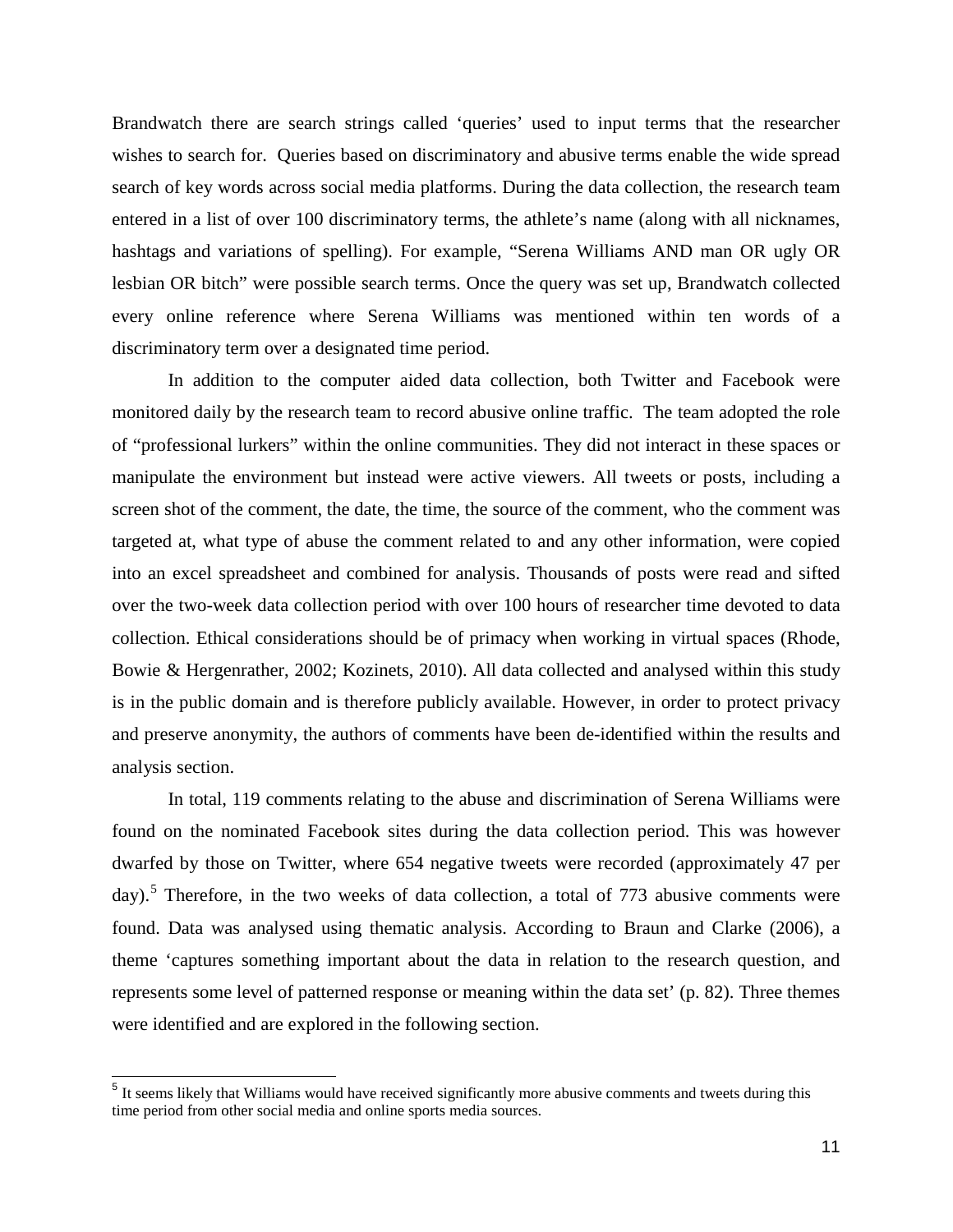### **Results and Discussion**

In the wider study on the top five ranked women and men tennis players, a total of 283 Facebook comments were collected. Of this 283, 42% were related to Serena Williams. On Twitter 3744 negative tweets were recorded, 654 (17%) of these directly targeted or made reference to Serena Williams. Therefore, Williams provided a large focus for negative attention received from online and social media users during this tournament. During the tennis tournament, Serena Williams was rarely the target for any type of direct abuse on social media. This meant that on her own Facebook page, she seldom received criticism or disapproval from her followers. This is hardly surprising considering most (if not all) of those individuals who follow (or like) her Facebook page, will be fans. A different picture was painted for comments made indirectly to and about Williams. On sports sites such as the Wimbledon, *Sky Sports* and *BBC Sport* Facebook and Twitter sites, Williams was constantly ridiculed. Whilst much of this ridicule focused on the overall theme of her 'Physicality' (which encompassed both physical and emotional abuse), there were three primary sub-themes uncovered through data analysis: 'Gender questioning', 'Accusations of performance enhancing drugs use' and 'Racism'. Each of these are examined separately and are then followed by a discussion of how these converge in terms of intersectionality and online abuse.

# *Gender Questioning*

Although most of the comments or forms of abuse related to Williams focused on how she looked or her physicality, there were a number of comments specifically related to her gender identity. Based on her physical appearance, including her muscular physique, many comments questioned whether she should identify as female. Some of these comments included: 'Is it a he or she??'; 'FUCK OFF SERENA WILLIAMS YOU MAN'; and 'Has Serena Williams ever been tested for being a man? Sure I could see ballbag creeping between those mammoth thighs at one point'. Additionally, several social media users directly accused Williams of being 'transgender'. Some examples of this abuse included: 'Serena Williams a transgender, that bitch a beast (*sic*) #hmm'; and 'If you were forced to fuck 1 transsexual, Bruce Jenner or Serena Williams, which one would it be[?]'.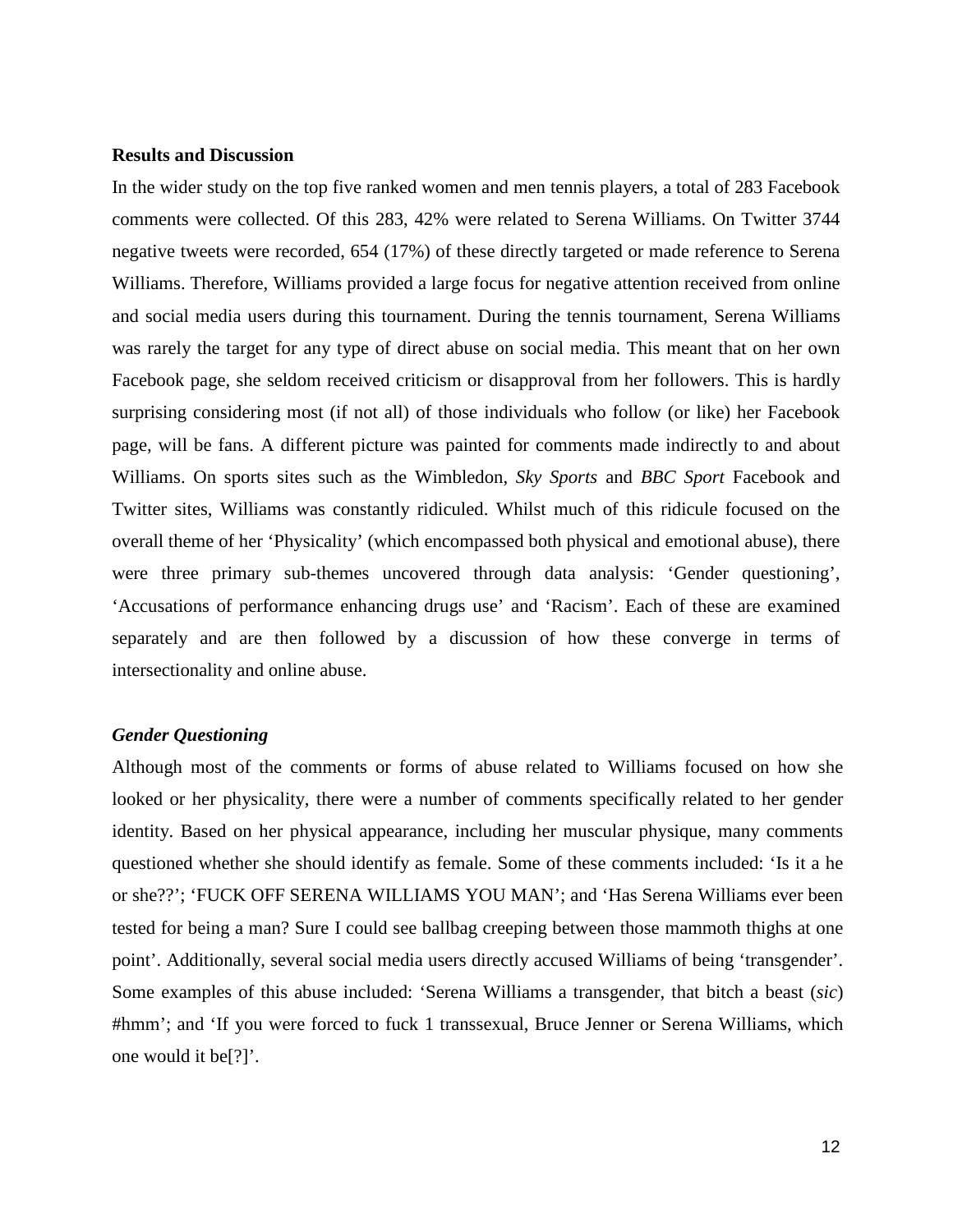Many of those who critiqued Williams's physical appearance and questioned her gender identity felt that she should be playing tennis against men, rather than women. She was deemed by many as too strong and powerful to play against the women at Wimbledon. Such comments included: 'It's a dude !!!!! Should play with the men'; 'She should not compete against women. Is like a dinosaur competing against lizards'; and 'Mr Williams should try the ATP circuit'.

The questioning of Serena Williams's gender was further magnified when she played against her sister in the singles draw. Both Serena and Venus Williams had their gender questioned when they played against each other, often being accused of being male and being brothers (rather than sisters). Some of the abuse received by both players included comments such as: 'Has the potential to be the finest men's match of the tournament'; 'Best man won on the day'; and 'Venus lost to her big brother again I see'. According to Schultz (2005), differentiating between the Williams sisters and other tennis players on the tour by the sports media has been common. As mentioned above, several studies have reflected on the ways in which Williams and her sister Venus are positioned as 'other' in media representations of female tennis players (Douglas, 2002; Hobson, 2003; Schultz, 2005; Spencer, 2001, 2004).

This online content referring to Williams' gender aligns with stories represented in traditional print media and has been a common theme throughout her career. For example, the President of the Russian Tennis Federation, Shamil Tarpischev referred to both Serena and Venus Williams as 'the Williams brothers' and 'scary' to look at (The *Guardian,* 2014). Such comments reinforce the idea that unless female sporting bodies conform to traditional standards of beauty and femininity, they are criticised and/or questioned.

There were also a number of comments relating to gender identity that were far more overtly violent in nature than others. Many of these comments (found on Twitter sites) even threatened violence towards Williams due to her physical appearance and gender identity. A sample of these comments include: 'Fuck me Serena Williams get your cock out; 'Somebody kill Serena Williams. She is a man. #Wimbledon2015'; and 'I heard Serena Williams is still a virgin at 33. I don't know if that's true but 1 [one] thing she'll never be w/those (*sic*) forearms is a rape victim'. While each of these comments focus on a different type of abuse (i.e., emotional, physical and sexual), underlying many of these comments is a questioning of her gender identity. Directly linked to Williams' physique is the suggestion from some fans that Williams must be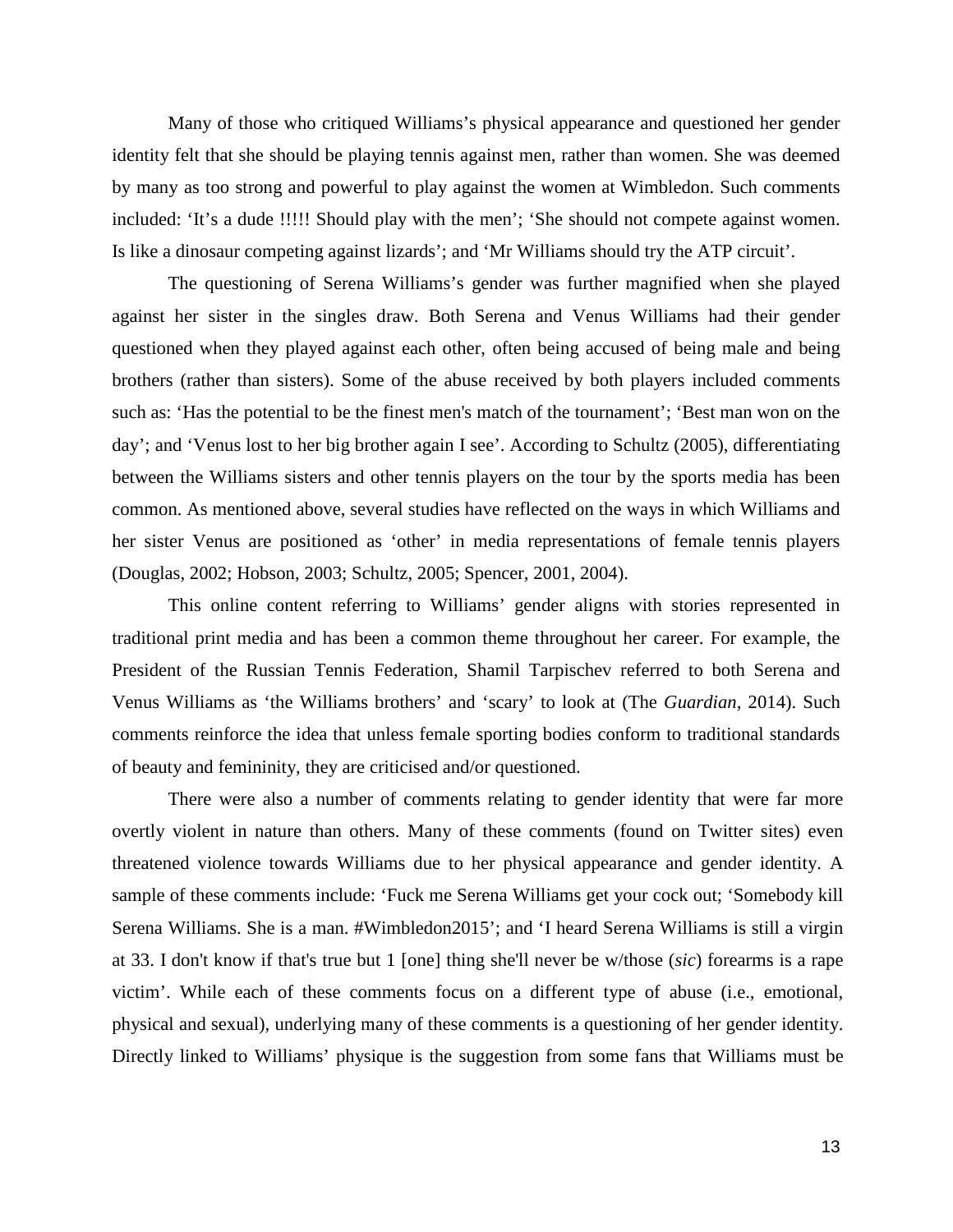taking performance enhancing drugs, the focus of the second theme that arose from data collection.

# *Accusations of Performance Enhancing Drug Use*

Further to the comments made about Williams's physical appearance and strong muscular body, were comments made about her supposed steroid taking. In fact, an entire Facebook page is devoted to this supposition (See 'Serena Williams Doper Queen of tennis'). In a doubles match during Wimbledon in 2014, speculation was rife around Williams suffering from what was defined as a 'viral illness'. Many speculated that Williams was under the influence of drugs. Former player and now commentator, Chris Evert commented, "Is it a virus? Is it something unintentional or intentional in her system that they may drug test for?" (Corbett, 2014). While there has been a history of speculation around Williams and performance enhancing drug use, there has also been no proof of her taking any such substances.

During the 2015 Wimbledon Championships, several social media followers made comments about Williams and performance enhancing drugs. Such comments included: 'Serena williams is either on roids or a man!'; 'It's amazing what muscle enhancing drugs can do'; and 'Can we do a Drug test on her while doing a Gender Testing?'.

Not only was Williams accused of being strong and powerful due to her supposed steroid taking, she was also positioned against other players as unusual or abnormal. For example, when Williams competed against Maria Sharapova, one Facebook comment included – 'Testosterone 1 fragile [Shara]pova 0'. Such a comment positions Maria Sharapova as weak, feminine and delicate. However, on the contrary, Williams's strength and overall physique is seen as masculine, dominant and overpowering. All of these qualities that define Williams are not admired in the traditional definition of 'woman in sport'. Even other tennis players themselves have alluded to Williams's supposed unmatchable playing abilities on the court. According to Schultz, 'members of the professional tennis community have commented that other players are unable to compete with Williams because of her strength and athleticism' (2005, p. 348).

### *Racism*

Combined with a general criticism of her overall physique, Williams' skin colour is often accentuated in media reports, by commentators and by fans. Williams cannot escape the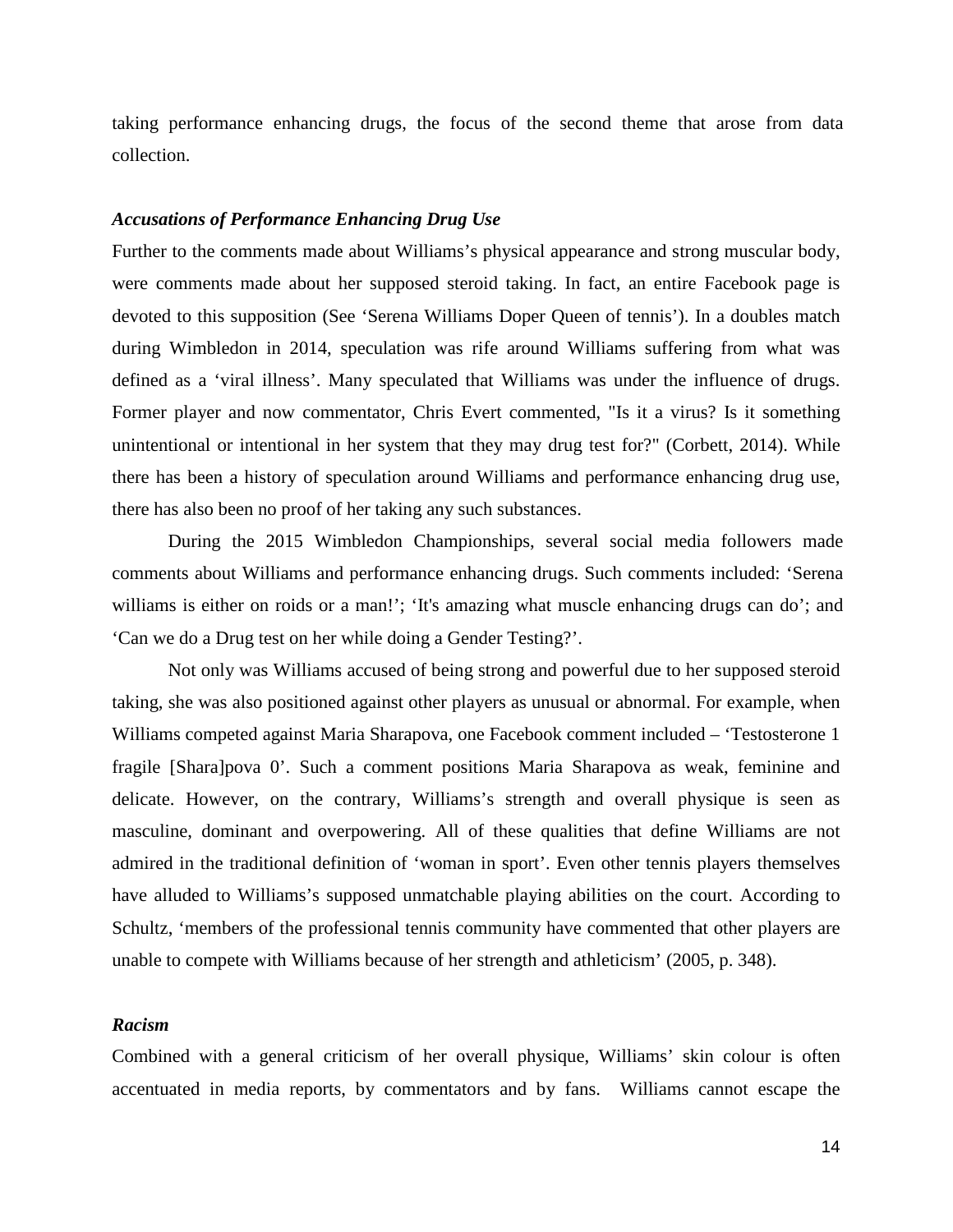references to her skin colour. Within the current study, Williams' skin colour and African American identity are noted several times by Facebook users. While comments on her personal Facebook page often focused on how she brought pride to 'her people', the comments made indirectly via sports news sites were not so flattering. In fact, many of the comments made by Facebook followers are racist in nature. Racist comments relating specifically to Serena Williams included: 'Rise of the planet of the apes'; 'Reminds me of a Gorilla. Lol'; and 'My young nephew thought Serena Williams was a Gorilla when playing that match, lol'. During the match in which Williams played against her sister, comments such as 'MONKEY TENNIS?' were common. In a story posted on Caroline Wozniacki's (another female tennis player) Facebook page, Williams is seen posing for a photograph alongside both Wozniacki and another friend. There were several disparaging and racist comments made on this post about Williams and in comparison, to the other women in the photograph. Such comments included; 'Two beautys (*sic*) with a GORILLA!!!!!'; and 'The "Black Beast" next to you looks tempting!!! Do you think she like's man (*sic*) or prefers women??? With all those muscles you never know!!!'

Common to many of these racially based comments is the comparison of Williams to an ape, monkey or gorilla, comparisons that are built upon a long history of distinction and othering. Bindman (2002), for example, talks about the 'great chain of being' that organized black and white in a hierarchy, with the 'civilised' white person closer to 'God-like' relative to the black individual, seen as lying closer to 'animal-like'. Africans, for example, were thus being seen as 'primitive, simian and savage' (Vertinsky & Captain 1998, p. 547). The use of animalistic tropes such as 'ape', or 'monkey' follows such stereotypes, with the view of the black athlete as physically faster and more powerful, but intellectually inferior, commonplace. Such racial criticism is common for African descended individuals and Indigenous Australians, and the relation of women, as well as men, to 'wild' and transgressive animals has also been evident (McKay & Johnson (2008). In 2005, New Zealand Radio Sport breakfast host, Tony Veitch, suggested 'Do you know where the apes come from? She [Williams] is a reminder' (Marshall 2005). In 2001, sportscaster Sid Rosenberg called the 20-year-old Venus Williams an 'animal'. He also suggested that she and her sister Serena would have a better chance of posing nude for *National Geographic Magazine* than for *Playboy* magazine (McKay & Johnson, 2008).

Williams is no stranger to being racially vilified. Former opponent, Martina Hingis once said (referring to both Serena and Venus):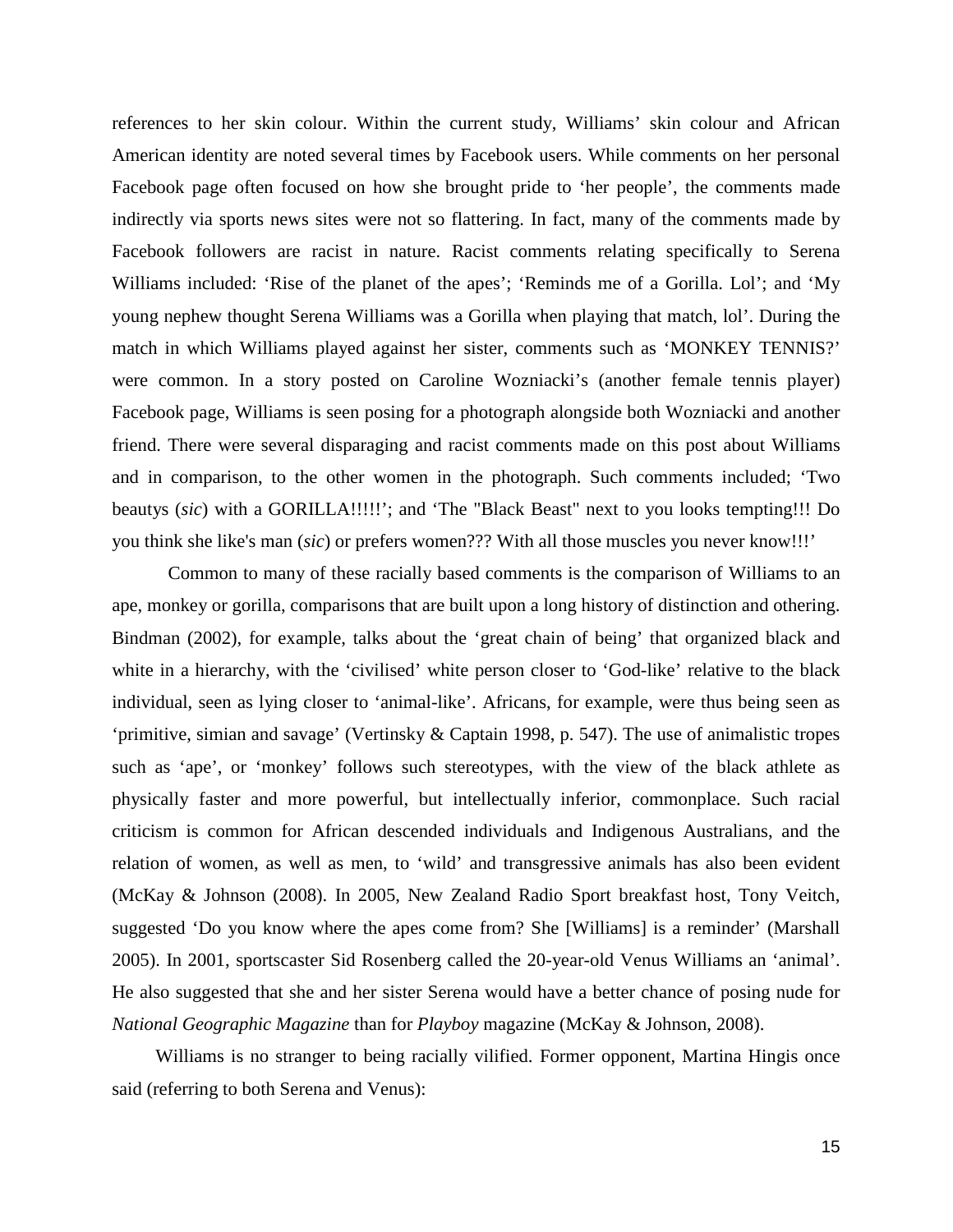Being Black only helps them… (because)… many times they get sponsors because they are Black. And they have had a lot of advantages because they can always say, "It's racism." They can always come back and say, "Because we are this color, things happen." (cited in Stein, 2001, p. 58)

Such a statement from Hingis could and should be described as naïve. In fact, Spencer (2004) suggests that 'this logic obscures the reality that people with color have historically been excluded from tennis and that White racism continues to operate in the new millennium' (p. 128).

Drawing on insights from critical race scholarship, Douglas (2012) notes how there has remained a decidedly ambivalent and at times aggressive reaction toward the accomplishments of Serena Williams throughout her career. She believes such hostility is illustrative of patterns of everyday racism(s) which pervade the atmosphere of white-dominated sporting spaces. Gillborn (2008) has argued that racism more broadly creates subordination through systematically marking and maintaining differences between people on an ethnically hierarchical scale. More specifically, Essed (1991) introduced the concept of everyday racism to include the integration of racism into everyday situations, problematising everyday practices of racism which many take for granted. Essed stated that *'*…there are two levels at which racism as ideology operates: at the level of daily actions and their interpretation and at another level in the refusal to acknowledge racism or to take responsibility for it' (p. 44).

As Essed noted "the crucial criterion distinguishing *racism* from *everyday racism* is that the latter involves only systematic, recurring, familiar practices… because everyday racism is infused into familiar practices, it involves socialized attitudes and behavior" (p.3). Everyday racism is integrated into daily life as common societal behaviour and extends inequality through everyday exclusion. More broadly, the often exceptional performances of Williams provoke complex narratives peppered with subtle and overt racism (McKay & Johnson, 2008). Findings in the current study provide support for this and further highlight the presence of a racially charged atmosphere present within the online environment. Racist discourse can be seen to permeate interaction in this space, illustrating a form of hostility which cannot be acted out during the realtime spectator experience and is further emblematic of practices of discrimination which can be acted out more freely in virtual rather than physical spaces.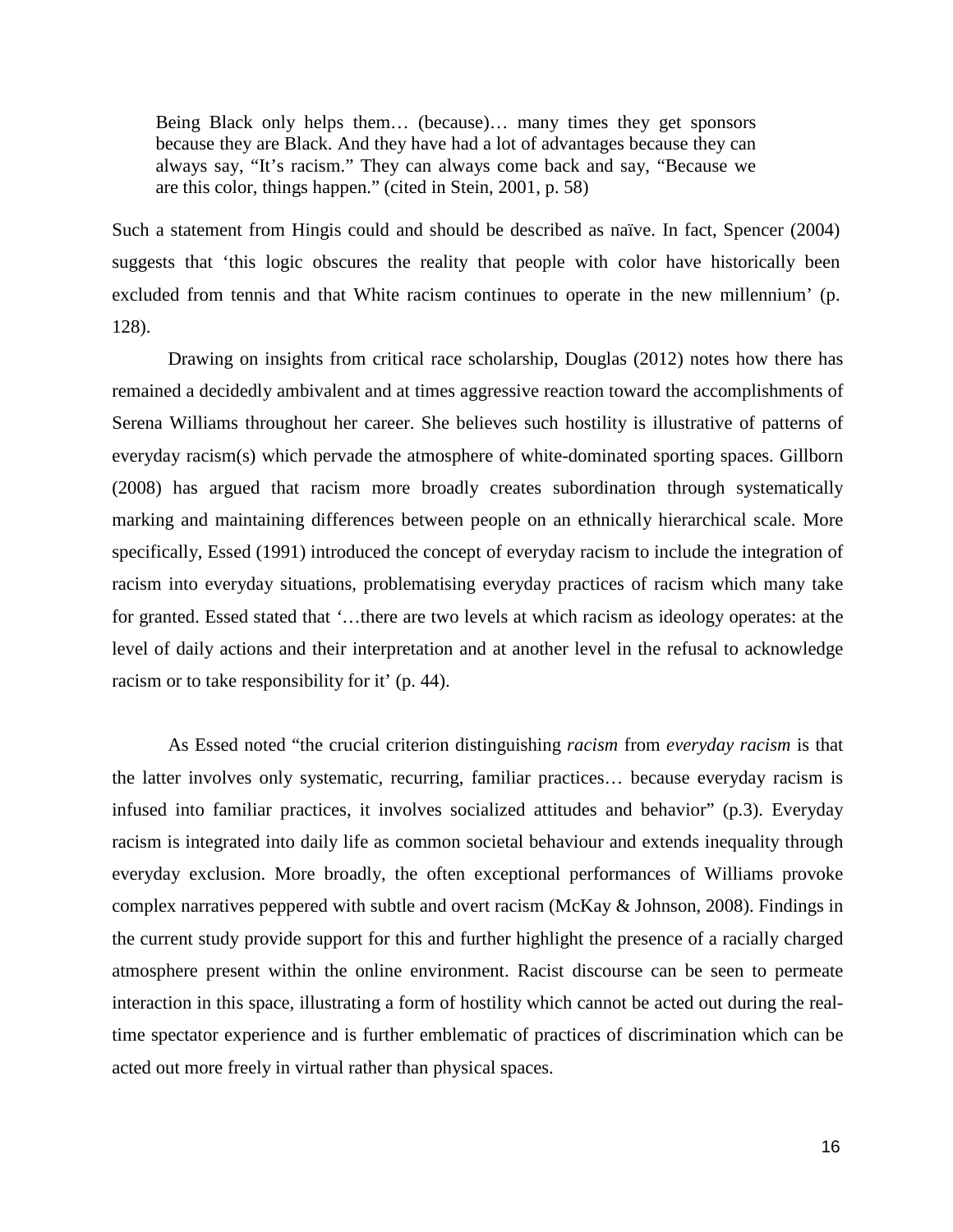# *Intersectionality and the online abuse of Serena Williams*

In the case of Serena Williams, all of the above, although separated into sections related to gender, drug allegations and elements of racism cannot fully encompass the nature of the online abuse. The complexity of the online abuse of Williams, as an African American woman who is a successful athlete, can more fully be understood by examining these elements together in an intersectional approach as many researchers have indicated (Spencer, 2004; Schultz, 2005; Smith & Hattery, 2013). In the case of Williams, who identifies as a woman, athlete and African American, these identifying factors interlock with one another (Cooky et al., 2010). As such, Cooky et al. (2010) suggests that these interlocking sources of identity are used to understand the oppression or subordination experienced by Williams. In fact, the 'attack' on Serena Williams as found in the current study can only be fully understood in multiplicity. In this sense, any attempt to analyse this abuse that uses a single frame, be it 'Williams as female', 'Williams as athlete', or 'Williams as African American', is flawed. The abuse encountered by Williams on social media was layered and intersectional and sets it apart from others who may encounter abuse, while abhorrent, from a single targeted perspective.

Comments like 'Check that nigga Serena Williams for steroids', can only be understood in relation to Williams' race and sex. The comment employs explicit racist language and the commenter questions the size and strength of Williams on the basis of her being female yet appearing (to the commenter) as male. Similarly, the comment, 'Serena Williams body just hefty like glad bag' is both racist and sexist and given the usual colour of 'Glad' bags (a brand of rubbish bags) as black or dark green, this comment would not likely be made to a white female athlete of any size or appearance. Predictably, there were many comments that used racist terms like 'ape' or gorilla' and many also in which these terms are used alongside sexism as in the comment, 'I hope you whoop that male ape in a tutu'. As Adjepong & Carrington (2014, p. 170) suggest, black women do face an alternate understanding of their femininity especially in relation to their athleticism and these examples are based upon this phenomenon.<sup>[6](#page-16-0)</sup> While men and muscularity are seen as desirable, hypermuscularity in women serves to threaten heteronormative gender relations (Heywood & Dworkin, 2003).

<span id="page-16-0"></span><sup>&</sup>lt;sup>6</sup> Although beyond the scope of the current paper, it is acknowledged that in many professional sports, being black can be perceived as an advantage (e.g., track and field, basketball). However, tennis has not traditionally been one of these sports. Skin colour and success in tennis have rarely been linked. Additionally, there have been very few high profile and successful 'black' tennis players.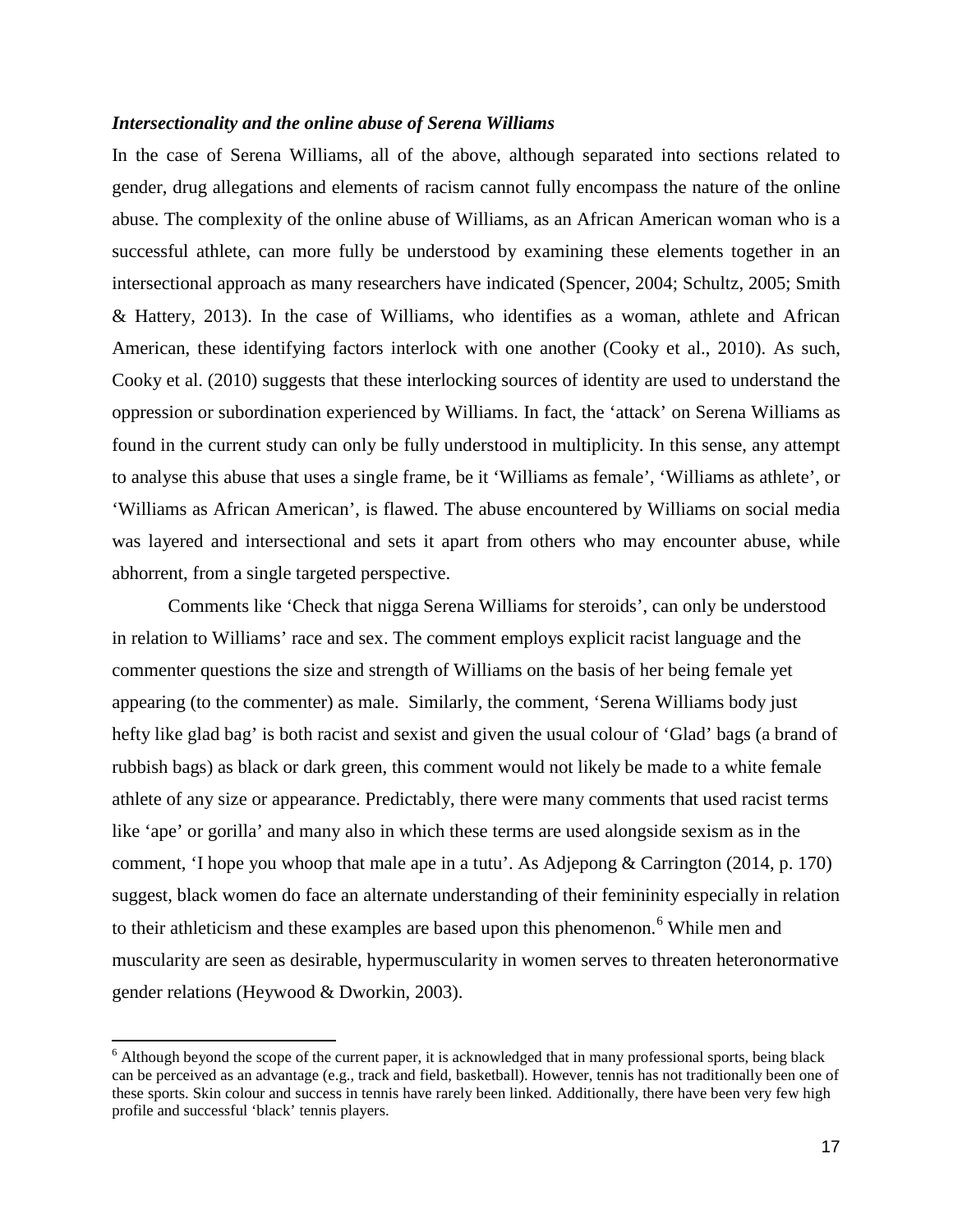Finally, there were several comments which supposed that the strength and power of Serena Williams would make her formidable, even dangerous in a sexual encounter. Some comments suggested that this was perhaps a desirable thing, ('Serena Williams is so fucking hot id fuck the shit out of that black ass'), while others were more critical of that perceived power ('Seriously though. Wouldn't Serena Williams just give the most savage fuck ever' and 'Serena Williams brolic as hell. She look like she'll snap a nigga's dick in half while ridin him'). These cases clearly involve the assumptions, outlined by Adjepong & Carrington (2014), as related to the historical myth of the 'masculine' black female who is simultaneously hypersexualised (and, as such, possibly intriguing to some as such) and sexually undesirable.

Williams' high visibility and outspoken nature in relation to all of these elements (woman, athlete and African American) is no doubt a catalyst for online abusers to respond with vile and contemptable posts. For whatever reasons social media users choose to engage in such abuse, the result is the same. Williams is attacked simultaneously, and regularly, for being a female, an athlete and for her African American heritage, all of which have significant bodies of literature surrounding the discrimination which did, and still does, exist. To include this intersectionality of female, athlete and African American under one umbrella (feminism or racism) does an injustice to the breadth and depth of understanding one might glean from examining the Williams case. It can never, for Serena Williams, only be about gender, or race, for example. This barrage of explicit abuse will always be best understood under an intersectional framework. To examine the online abuse of Williams from one perspective is reductionist and not representative of the whole pattern of abuse directed at the athlete.

# **Concluding Comments**

This paper has demonstrated how gendered hostility, sexualised threats of violence and racially charged invective are part of a dark narrative of human behaviour within a particular virtual space. Online environments, such as Twitter, can provide a complete abandonment of social restrictions that might otherwise be present in face-to-face interaction, providing a fertile space for abuse to occur, particularly abuse targeted at high profile individuals such as athletes as illustrated here. Decades of 'traditional' representations such as those based upon the sexualisation and trivialisation of female athletes in the sports media becomes the norm for fans, so it is of little surprise to see this replicated in social media spaces. While it may have been a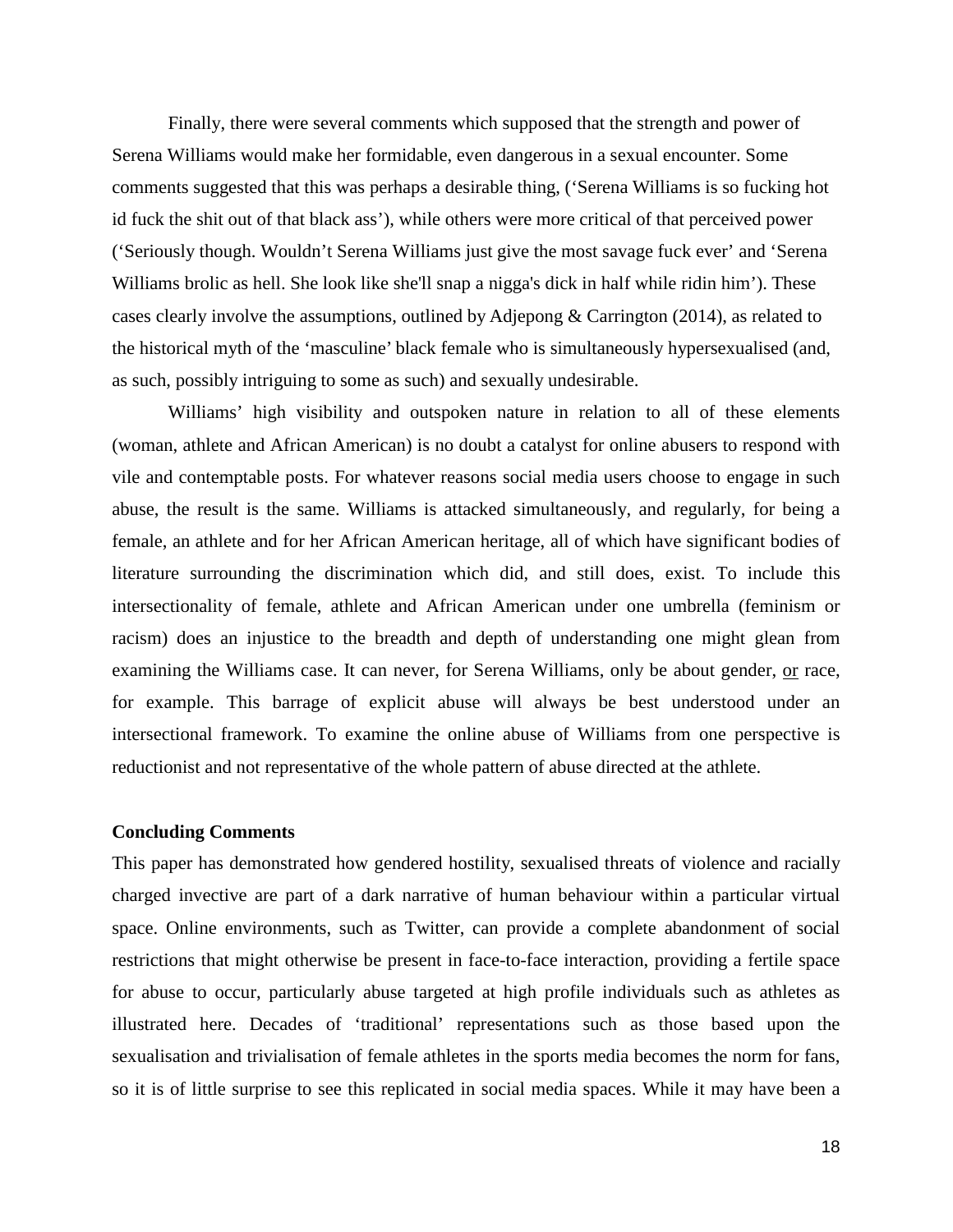possibility that social media might provide a platform for the disruption of some of these still pervasive discourses surrounding sport (masculine, misogynistic, homophobic, and racist), this appears not to be the case. In this study communication via the platform of Twitter demonstrates evidence of entrenched discriminatory commentary.

It is clear that Williams faces abuse which may be experienced by other female athletes. For example, many female athletes who do possess strong, muscular, athletic bodies are criticised and are often restricted by society's perception and representation of a 'typical' female athlete. However, there were also a distinct group of comments directed at Serena Williams which, incorporated several types of abuse which could only be directed at a black female athlete, and can therefore only be understood in multiplicity. As a black woman athlete, the abuse directed toward her demonstrates intersectional oppression, rather than discrimination occurring in a single category.

Discrimination of Williams serves to reinforce her place as 'other' in the tennis world. Williams is positioned as a radical alternative to the accepted norms, lying in contrast to the mainstream representation of female tennis players. As a result, the behaviour she experiences is layered, nuanced and divergent when the multiple layers of discrimination are considered. Crenshaw (1989, p.149) explains this from the perspective of an accident happening at a cross road. Discrimination, like traffic could be as a result of vehicles travelling from any number of directions and sometimes all of them. In the case of Williams, the abuse she faces can be considered from the perspective of gender, race or class or at the intersection of all of these colliding elements. hooks (2000) describes this as an example of double or triple oppressive power relations faced by African American women.

The interaction on social media spaces such as Twitter identifies a space in which the reproduction of such inequalities can be played out, therefore reinforcing their legitimacy through the lack of policing on these platforms. Whatever the motivation for the abuse, such treatment of Williams outside an online environment would attract attention and consequences. Those who allot abuse in online spaces are often safe in the knowledge that their behaviour has no consequence, at least legally. Social media platforms are rarely monitored for abusive or discriminatory comments or language and this has resulted in the growing presence of hateful content on such sites. The case of Serena Williams highlights the lack of regulation of these spaces and the difficulty in protecting athletes from being the target of online hate, be it sexist,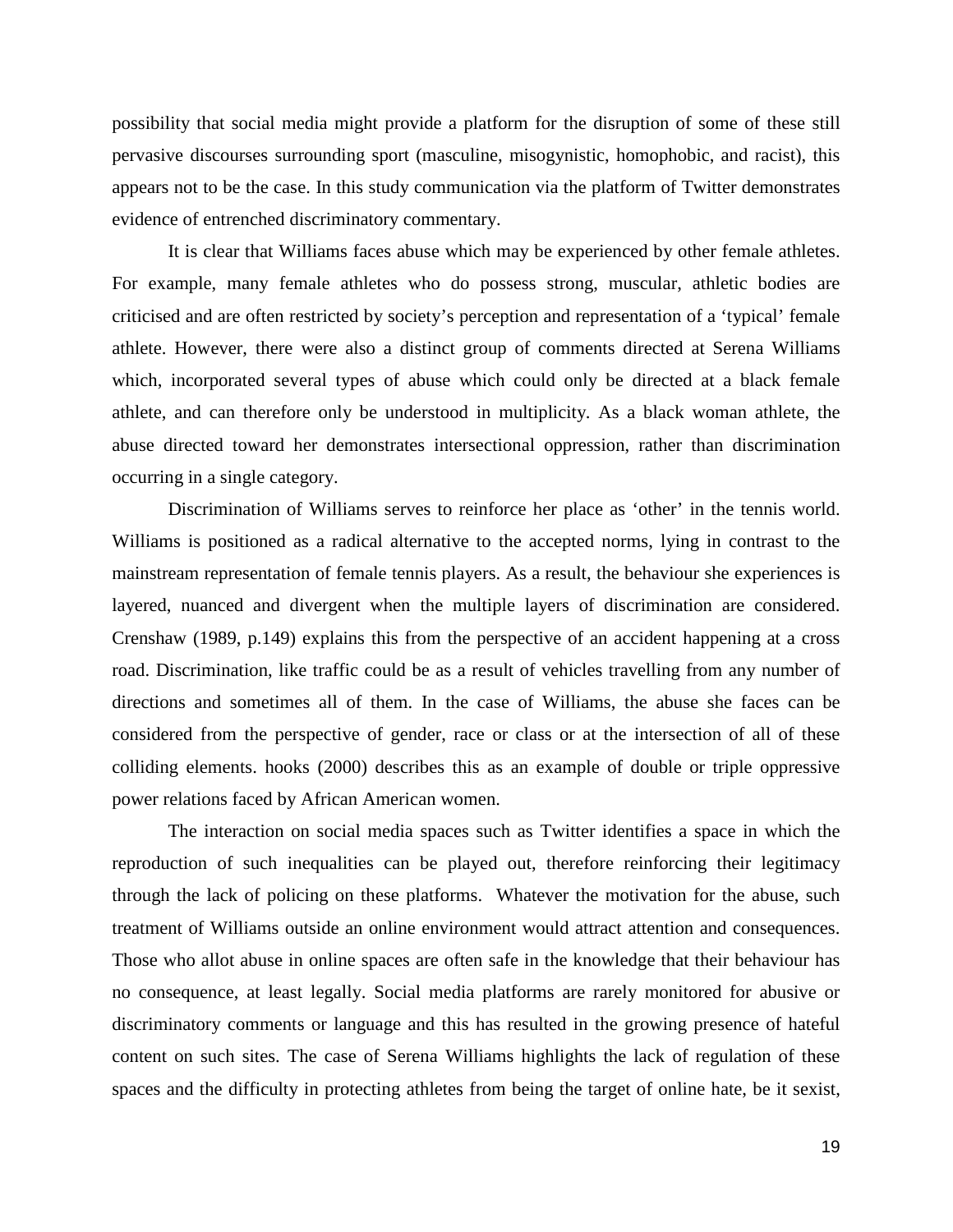racist or of an intersectional nature. As a result, these spaces become a fertile ground for toxic behaviours which seek to demean, belittle and attack those who fail to conform to societal norms or ideals. As Kavanagh et al. (2016) state, online interaction of this nature provides a microcosm within which we can observe the enactment of gendered, racialised and sexualised politics, often at an extreme level. More broadly, the presence of such splenetic language and the acceptance of online attacks on individuals presents the possibility of wider harm. The unchecked nature of negative online interaction has the potential to reduce inclusivity and civility of both on-and-offline cultures. The use of technology and interaction within online spaces are dominant aspects of human behaviour. Therefore, the wider cultural implications of social media and its facilitation of abuse of others cannot be overlooked. As an emergent field in sports research, it is clear that more work is needed to understand the digital sociological environment and human interaction within these spaces.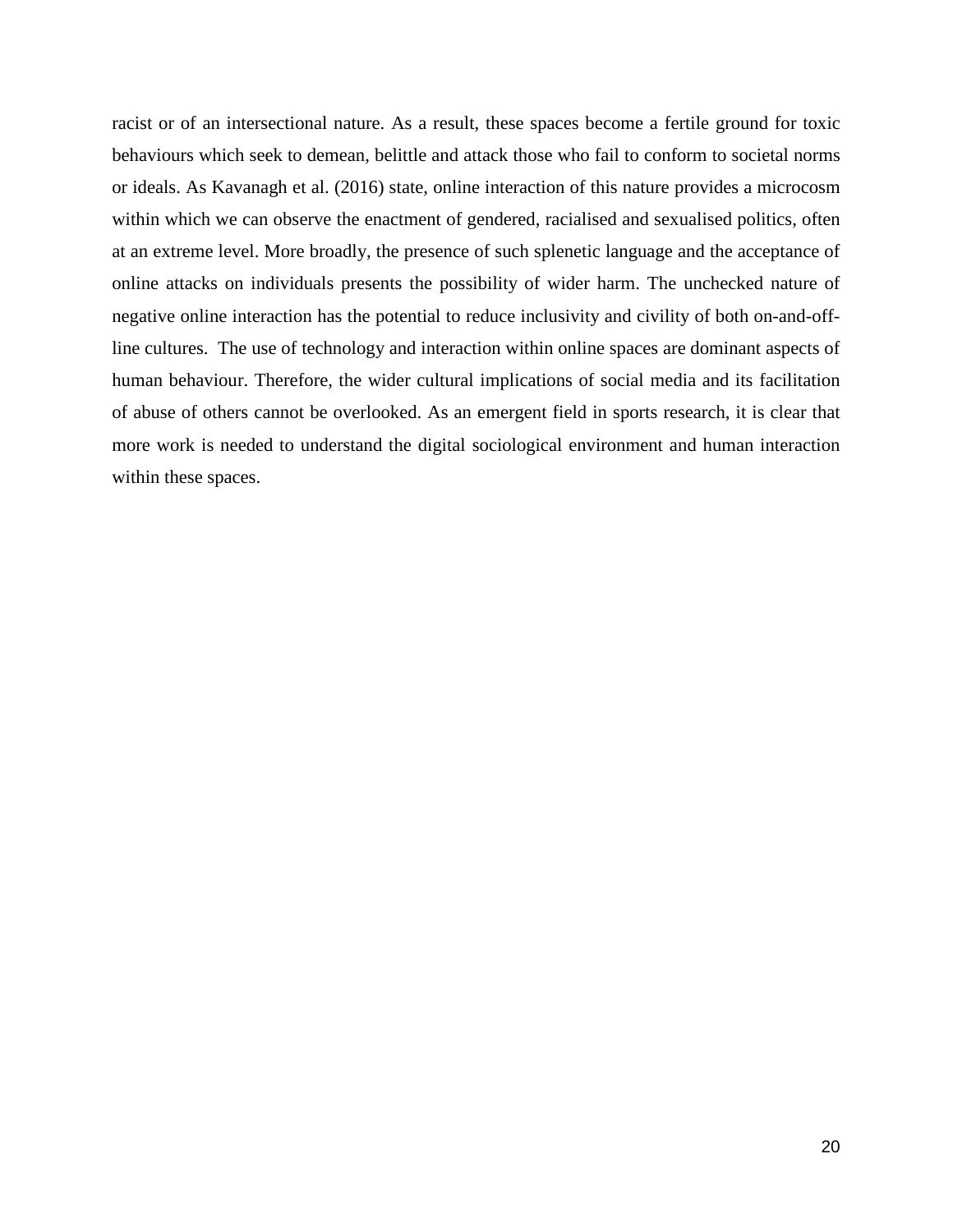# **References**

- Adjapong, L. A. & Carrington, B. (2014). Black female athletes as space invaders. In J. Heargreaves & E. Anderson (Eds.), *Routledge handbook of sport, gender and sexuality* (pp. 169-178). New York: Routledge.
- Amichai-Hamburger, Y., & Vinitzky, G. (2010). Social network use and personality. *Computers in Human Behavior, 26*, 1289-1295.
- Azzarito, L. & Solomon, M. A. (2005). A reconceptualization of physical education: The intersection of gender/race/social class. *Sport, Education and Society, 10,* 25-47.
- Bandy, S. J. (2014). Gender and sports studies: An historical perspective. *Movement & Sport Science, 86*, 15-27.
- Bindman, D. (2002). Ape to Apollo: Aesthetics and the Idea of Race in the 18th Century. London: Reaktion Books.
- Braun, V., & Clarke, V. (2006). Using Thematic Analysis in Psychology. *Qualitative Research in Psychology, 3*, 77-101.
- Cleland, J. (2014). Racism, Football fans, and online message boards: How social media has added a new dimension to racist discourse in English football. *Journal of Sport and Social Issues, 38,* 415-431.
- Collins, P. H. (2000). *Black feminist thought: Knowledge, consciousness, and the politics of empowerment*. New York: Routledge.
- Cooky, C., Wachs, F. L., Messner, M., & Dworkin, S. L. (2010). It's not about the game: Don Imus, race, class, gender and sexuality in contemporary media. *Sociology of Sport Journal, 27*, 139-159.
- Corbett, M. L. (2014, July 19). Was media out of line with Serena Williams drug accusations during Wimbledon? *Bleacher Report.* Retrieved from [http://bleacherreport.com/articles/2134263-was-media-out-of-line-with-serena-williams](http://bleacherreport.com/articles/2134263-was-media-out-of-line-with-serena-williams-drug-accusations-during-wimbledon)[drug-accusations-during-wimbledon](http://bleacherreport.com/articles/2134263-was-media-out-of-line-with-serena-williams-drug-accusations-during-wimbledon)
- Crenshaw, K. (1989). Demarginalizing the Intersection of Race and Sex: A Black Feminist Critique of Antidiscrimination Doctrine, Feminist theory and Antiracist Politics. *University of Chicago Legal Forum, 1*, 139-167.
- Davis, K. (2012). Intersectionality as buzzword: A sociology of science perspective on what makes a feminist theory successful. In H. Lutz, M. T. H. Vivar & L. Supik (Eds.), *Framing Intersectionality: Debates on a multi-faceted concept in gender studies*. (pp. 43-54). Available from: ProQuest Ebook Central.
- Deering Crosby, E. (2016). Chased by the double bind: Intersectionality and the disciplining of Lolo Jones. *Women's Studies in Communication, 39*, 228-248.
- Douglas, D. D. (2002). To be young, gifted, black and female: A meditation on the cultural politics at play in representations of Venus and Serena Williams. *Sociology of Sport Online, 5*, 1-16.
- Douglas, D. D. (2012). Venus, Serena, and the inconspicuous consumption of blackness: A commentary on surveillance, race talk, and new racism(s). *Journal of Black Studies, 43*, 127-145.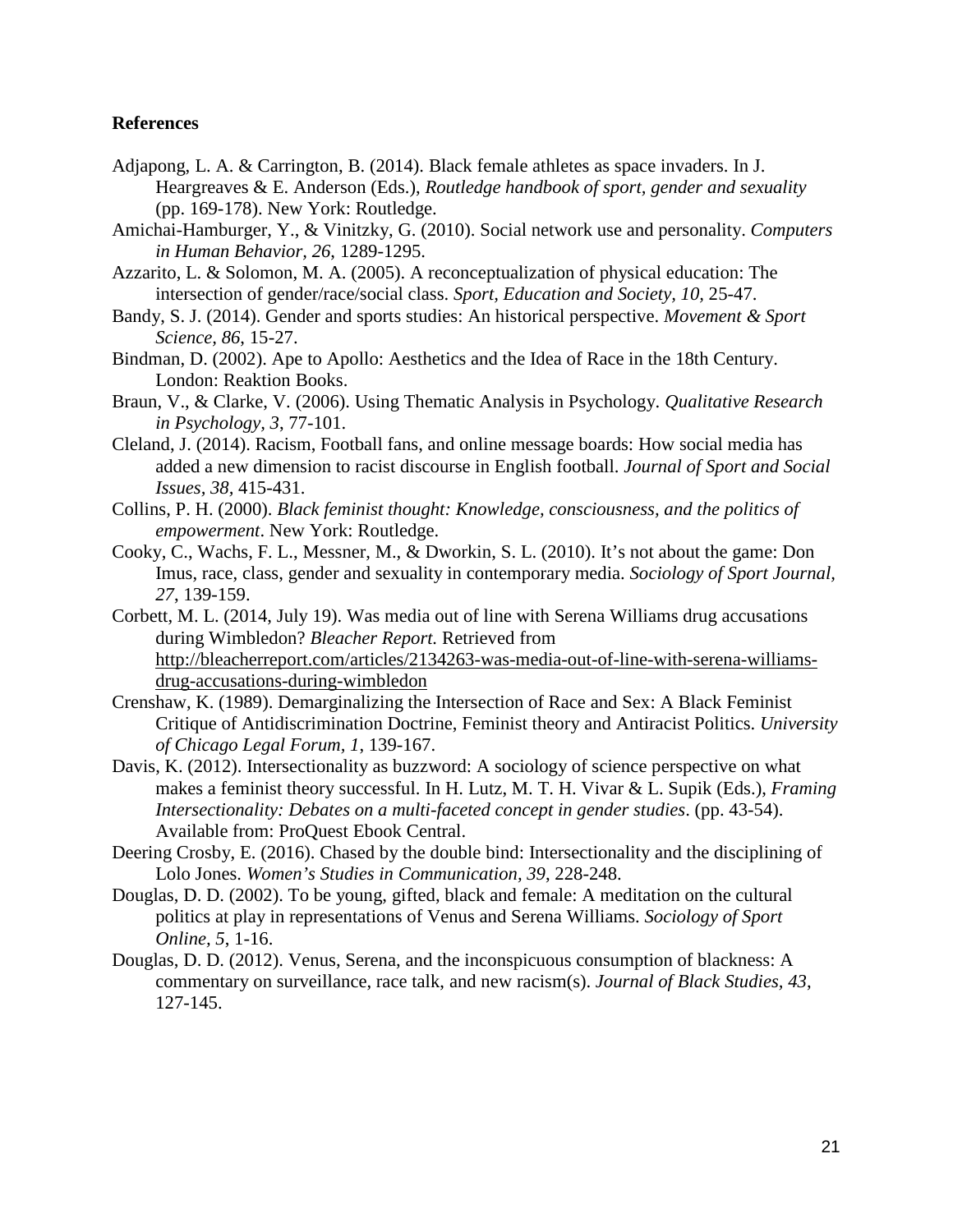- Dovemark, M. (2013). How private 'everyday racism' and public 'racism denial' contribute to unequal and discriminatory educational experiences. *Ethnography and Education, 8*(1), 16- 30.
- Essed, P. (1991). Understanding everyday racism; An interdisciplinary theory. Newbury Park, CA: Sage Publishing.
- Frisby, C. M. (2017). A content analysis of Serena Williams and Angelique Kerber's racial and sexist microagressions. *Open Journal of Social Sciences, 5*, 263-281.
- Gibbs, C., O'Reilly, N., & Brunette, M. (2014). Professional team sport and twitter: Gratifications sought and obtained by followers. *International Journal of Sport Communication,* 7, 188-213.

Gillborn, D. (2008). *Racism and education: Coincidence or conspiracy?* London: Routledge.

*Guardian.* (2014, October 18). President of Russian Tennis Federation banned over 'Williams brothers' slur. *Guardian Sport*. Retrieved from [https://www.theguardian.com/sport/2014/oct/18/russian-president-williams-brothers](https://www.theguardian.com/sport/2014/oct/18/russian-president-williams-brothers-banned)[banned](https://www.theguardian.com/sport/2014/oct/18/russian-president-williams-brothers-banned)

Heywood, L., & Dworkin,S. L. (2003). *Built To Win: The Female Athlete As Cultural Icon.*  Minnesota: Minnesota Press.

- Hobson, J. (2003). The "batty" politic: Toward an aesthetic of the black female body. *Hypatia, 18*, 87-105.
- hooks, B. (2000). *Feminist theory: from margin to center*. Cambridge, MA: South End Press.
- Janta, H., Lugosi, P., & Brown. L. (2014). Coping with loneliness: A netnographic study of doctorial students. *Journal of Further and Higher Education, 38*, 553-571.

Kavanagh, E. J., & Jones, I. (2017). Understanding cyber-enabled abuse in sport. In D. McGillvray, G. McPherson., & Carnicelli, S (Eds.), *Digital leisure cultures: Critical Perspectives* (pp. 20-34). London: Routledge.

Kavanagh, E. J., & Jones, I. (2014). #cyberviolence: Developing a typology for understanding virtual maltreatment in sport. In D. Rhind & C. Brackenridge (Eds.), *Researching and Enhancing Athlete Welfare,* (pp. 34-43). London: Brunel University Press.

Kavanagh, E., Jones, I. & Sheppard-Marks, L. (2016). Towards typologies of virtual maltreatment: sport, digital cultures & dark leisure. *Leisure Studies 35*, 783-796.

- Kian, E. M., Clavio, G., Vincent, J., & Shaw, S. D. (2011). Homophobic and sexist yet uncontested: Examining football fan postings on Internet message boards. *Journal of Homosexuality, 58,* 680-699.
- Kozinets, R. (2010). *Netnography. Doing Ethnographic Research Online*. Thousand Oaks, CA: Sage.
- Lebel, K., & Danylchuk, K. (2012). How tweet it is: A gendered analysis of professional tennis players' self-presentation on Twitter. *International Journal of Sport Communication*, *5, 461*-480.
- Marshall, C. (2005, September 5). Veitch apologises for Williams 'ape' comments. *New Zealand Herald*. Retrieved from

[http://www.nzherald.co.nz/nz/news/article.cfm?c\\_id=1&objectid=10344087](http://www.nzherald.co.nz/nz/news/article.cfm?c_id=1&objectid=10344087)

- McKay, J., & Johnson, H. (2008). Pornographic eroticism and sexual grotesquerie in representations of African American sportswomen. *Social Identities, 14*, 491-504.
- Mishna, F., McLuckie, A. and Saini, M. (2009). Real-world dangers in an online reality: a qualitative study examining online relationships and cyber abuse. *Social Work Research, 33*, 107-118.